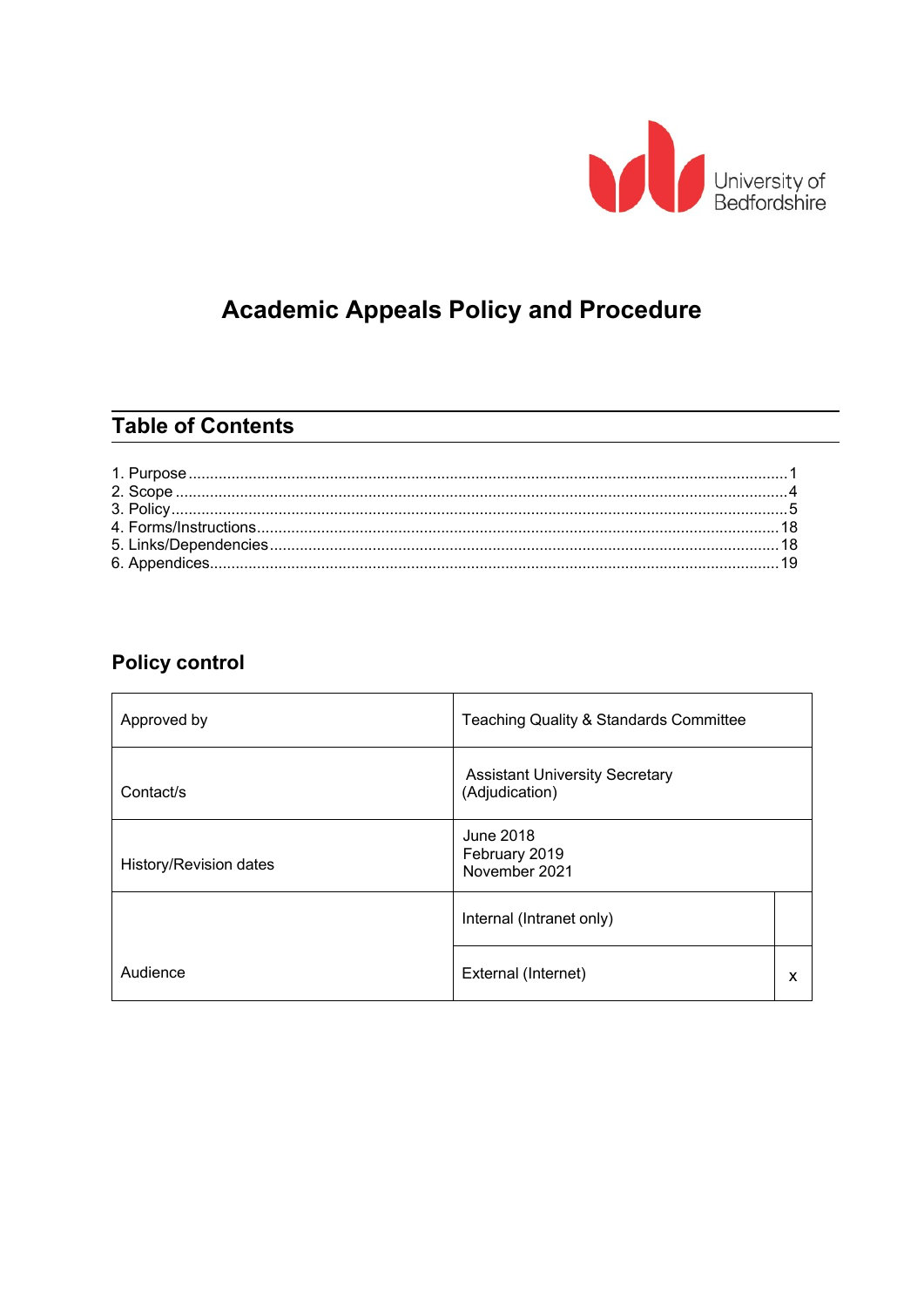## <span id="page-1-0"></span>**1. Purpose**

#### **1 Information for students**

- 1.1. The University's assessment process is subject to quality assurance procedures which are approved by the Academic Board and which conform to the guidance issued by the Quality Assurance Agency in its Quality Code. In certain circumstances, all students of the University, including those who are registered on a course leading to an award of the University that is delivered through a collaborative partner (for taught students see 3.24- 3.26), have the right of appeal against the decision of an Examination Board.
- 1.2. In consideration of Academic Appeals no mark or grade will be awarded without evidence that a student has met the associated learning outcomes. It is therefore likely that any successful appeal will result in your having another opportunity. It will not lead to changes of grade or award. All Appeal outcomes must be within the University Regulations and Policy.
- 1.3. If you think you have grounds that entitle you to exercise this right, you are required to inform the University's Student Adjudication Team in writing using the Academic Appeal Form (Stage 1). You cannot instruct a solicitor or other law professional or other third party representative to write or submit the form for you. The form must be written and submitted by you. For your information and guidance, the University policy regarding academic appeals and the procedures to be followed when submitting an appeal is set out in section 3 of this document for students on taught degrees and in section 4 for Post Graduate Research (PGR) students.
- 1.4. The [University of Bedfordshire Students' Union \(](http://www.bedssu.co.uk/)Beds SU) and the University's [Student](http://www.beds.ac.uk/student-experience2/studying-at-bedfordshire/student-support) [Support Services](http://www.beds.ac.uk/student-experience2/studying-at-bedfordshire/student-support) are able to provide impartial guidance and advice to students who wish to submit an appeal, including advice on whether their submission constitutes a valid appeal.
- 1.5. The University endeavours to resolve all appeals as early as possible and is committed to dealing openly and fairly with you, if you decide to make an appeal. The University will not penalise you for appealing.
- 1.6. All appeals are considered impartially by someone who is not directly involved in the matter upon which the appeal is based. This impartiality is protected throughout the process. At each stage of an appeal a new member of staff is appointed. No member of staff is permitted to be part of the process at more than one stage.
- 1.7. The outcome of a successful academic appeal may provide you with a further opportunity to demonstrate your knowledge and skills. Further opportunities will normally be offered at the next formally scheduled offering of a particular unit or assessment. A successful appeal on its own will not improve the grade or an outcome you have already been awarded.
- 1.8. The outcome of an appeal cannot constitute a disadvantage. For students on a taught course, there will be no reduction in your grade or classification of award as a result of appeal, including the outcome of any resubmission or additional opportunity of assessment. For PGR students, there cannot be a disadvantage with regard to academic progression or any previous recommendation of an Examination Board, including the outcome of any resubmission or additional opportunity of assessment.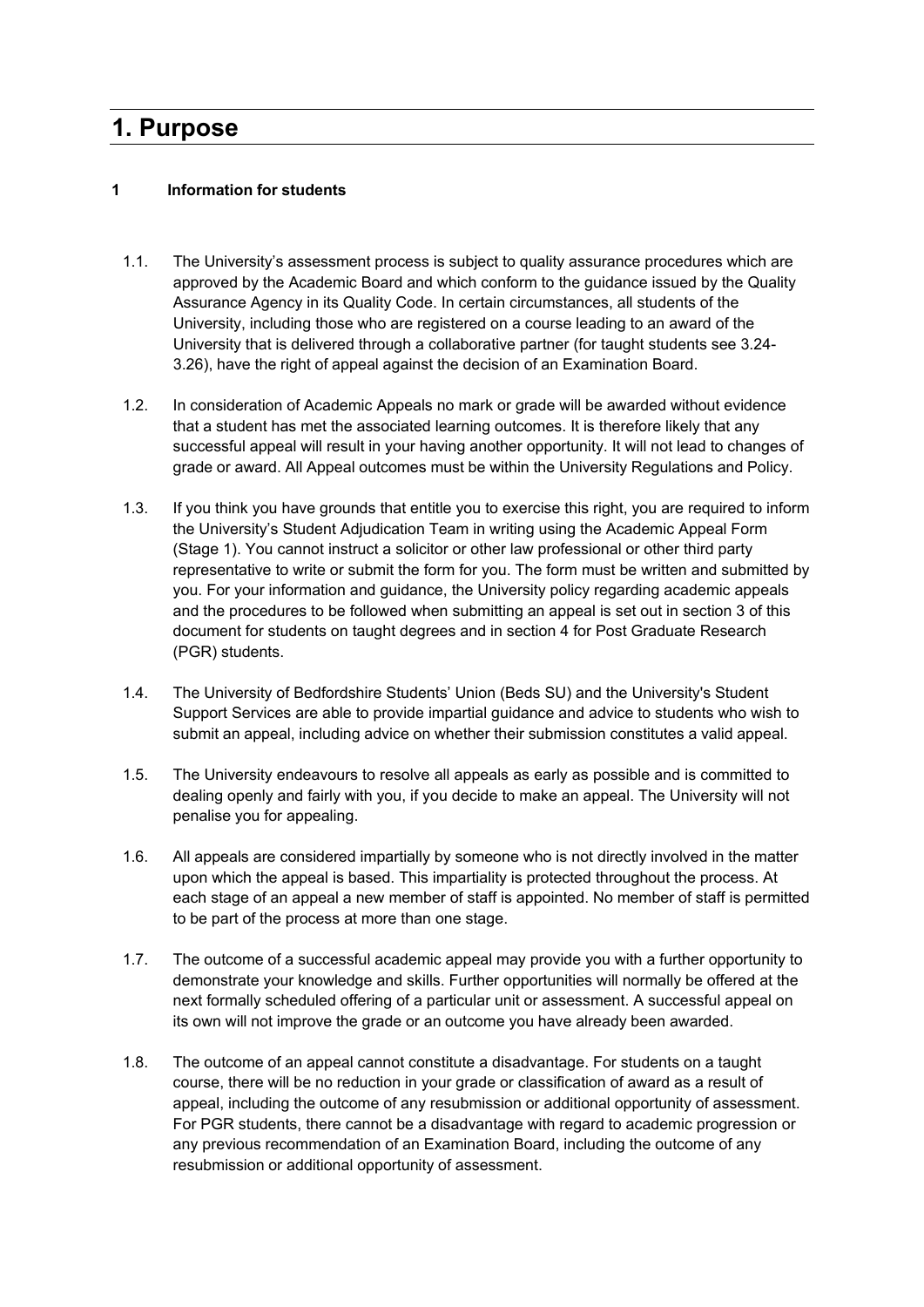- 1.9. It is important that you understand how an appeal differs from a complaint or a request for the recognition of mitigating circumstances.
	- a) The University operates a complaints policy and a system for considering mitigating circumstances. If you wish to raise a complaint or if you request the consideration of mitigating circumstances, be aware that these need to be made prior to a decision at an Examination Board. Matters must be brought to the University's attention before a specified deadline immediately preceding the relevant Examination Board.
	- b) Academic appeals are only valid in respect of Examination Board decisions already made. Therefore the appeals procedure must be followed after an Examination Board has taken a decision and students have received their confirmed results. Note that it is only through the appeals process that issues relating to an Examination Board decision can be resolved.
- 1.10. Your attention is drawn especially to the sections in section 3 for taught students, and section 4 for PGR students of this policy entitled: Circumstances in which academic appeals can be made, that set out the grounds of an appeal and the timescale which should be adhered to in connection with the submission of an appeal.
- 1.11. You may only appeal if you are a registered student. Your acceptance of an award certificate at graduation implies acceptance of the award and the closure of any action/appeal within the University's procedure. This equally applies if you do not return a certificate or an award letter that has been sent to you in the post within 10 working days.
- 1.12. The University will only consider an appeal from you if you are directly affected by the Examination Board's decision or, in addition if you are a PGR student, the decision of the Academic Progress Panel (APP). Appeals by third parties, or appeals which are made anonymously, will not be considered. An appeal may not be submitted by a solicitor or other legal professional and a legal letter may not be appended to the form, The Academic Appeal Form (Stage1) must be fully completed by the student and cannot be used as a coversheet for appended information. If you are one of a group of students on a taught course affected by the same set of circumstances, you may wish to make a collective appeal through a single spokesperson with the agreement of all members of the group.
- 1.13. You may only appeal if you are a registered student and in good financial and academic standing, or (if an appeal is lodged after a final award/withdrawal decision) in relation to a period in which you were in good financial and academic standing. Although you may appeal while sanctioned for financial or academic reasons, no appeal outcome will be implemented until your position in the University has been recovered.
- 1.14. You will not normally be permitted to appeal on the basis of bereavement or for a suspension of studies. In neither of these cases is an appeal appropriate, because appeals are retrospective and these matters are difficult to resolve fairly in retrospect. You are advised to use the University's support services in these cases.
- 1.15. If your appeal is not based on the grounds specified in this Policy or accompanied by appropriate supporting evidence, or is submitted out of time, the University will inform you that no action will be taken. You will be informed of your right to request a Completion of Procedures Letter [\(http://oiahe.org.uk\)](http://oiahe.org.uk/making-a-complaint-to-the-oia/how-to-make-a-complaint.aspx) if you wish to pursue the matter further with the Office of the Independent Adjudicator for Higher Education.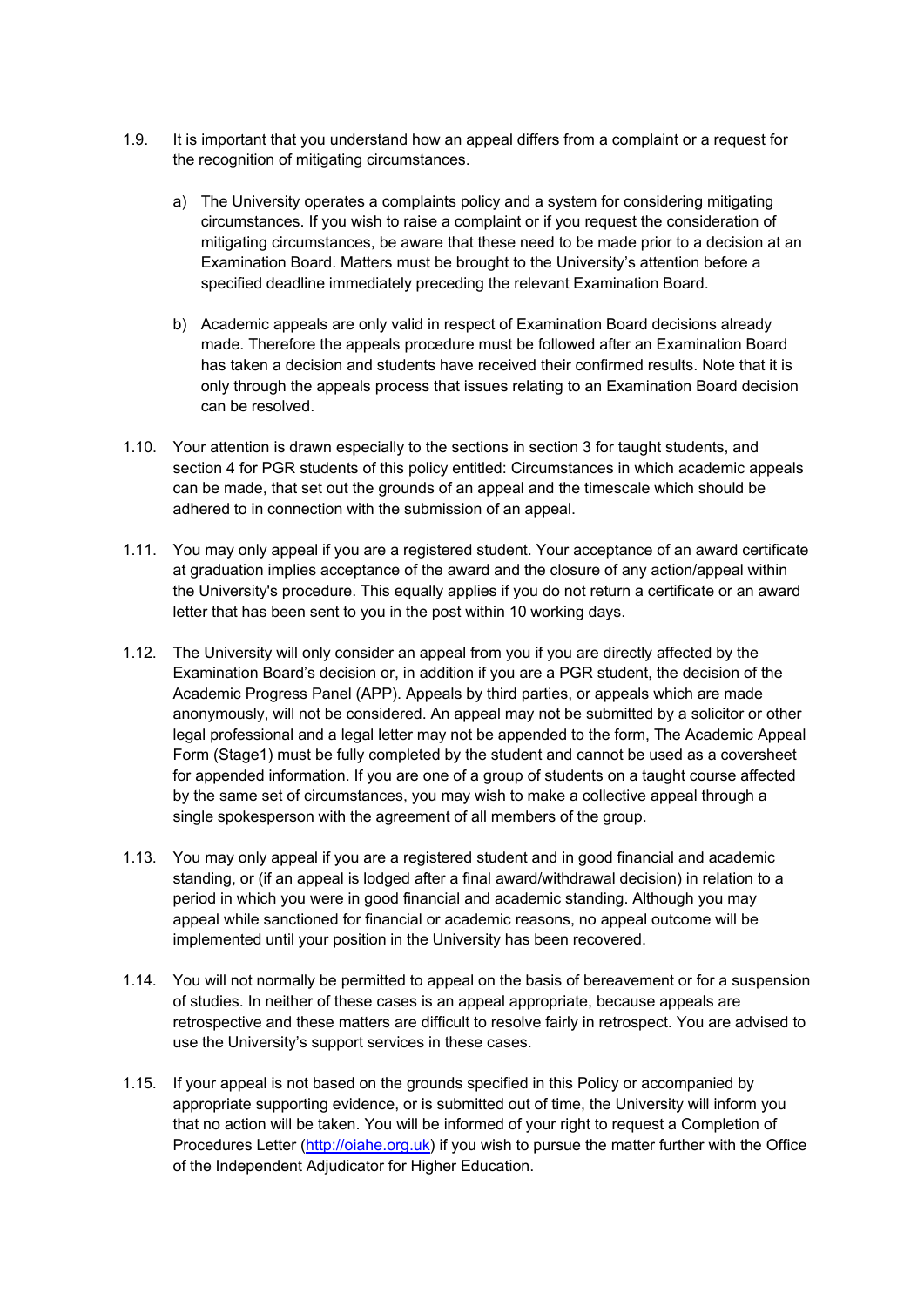- 1.16. If you submit information that is false, as part of your appeal, the University will refer the matter for consideration as a disciplinary offence under the [Student Code of Conduct and](http://www.beds.ac.uk/__data/assets/pdf_file/0009/459234/Revised-Student-Code-of-Conduct-and-Disciplinary.pdf) [Disciplinary](http://www.beds.ac.uk/__data/assets/pdf_file/0009/459234/Revised-Student-Code-of-Conduct-and-Disciplinary.pdf) Policy.
- 1.17. As a taught student you will not normally be permitted to attend classes where you have not yet successfully appealed against a decision that may have prevented your attendance. However, Faculty Managers may exceptionally permit attendance, where non-attendance would have a detrimental impact on your academic progress should your appeal be upheld. Please note that this will not constitute formal progress until such a time that a successful outcome of the appeal has been achieved.
- 1.18. It is your responsibility, when submitting an appeal, to state clearly which one or more of the bases for appeal specified in the academic appeals policy you are giving as the basis of your appeal, and to explain why you are raising any matters of personal circumstance after the Examination Board decision and not within the University's mitigating circumstances process. You must also provide evidence of any claims you make, and specify clearly the units and assessments to which your appeal refers.
- 1.19. If you submit a complaint, within the University's Student Complaints Policy, and there is clear potential for a positive academic outcome to that complaint to require reconsideration of an examination board decision, the University will identify your complaint as an academic appeal and deal with it according to its Academic Appeals Policy.
- 1.20. Members of University staff, parents or lawyers/solicitors may not submit an academic appeal on your behalf. Any legal letter submitted by you or on your behalf will not be accepted as part of a Stage One Appeal.

#### **Contacts**

All contact details are available on the University website.

- BEDSSU Student Advice Service, email: [be.supported@beds.ac.uk](mailto:be.supported@beds.ac.uk)
- Student Adjudication Team, University of Bedfordshire, University Square, Luton, Beds, LU1 3JU. Email: [adjudication@beds.ac.uk](mailto:academicappeal@beds.ac.uk)
- Student Engagement and Mitigation Team (SEAM) email: [student.engagement@beds.ac.uk](mailto:student.engagement@beds.ac.uk) and [mitigation@beds.ac.uk](mailto:mitigation@beds.ac.uk)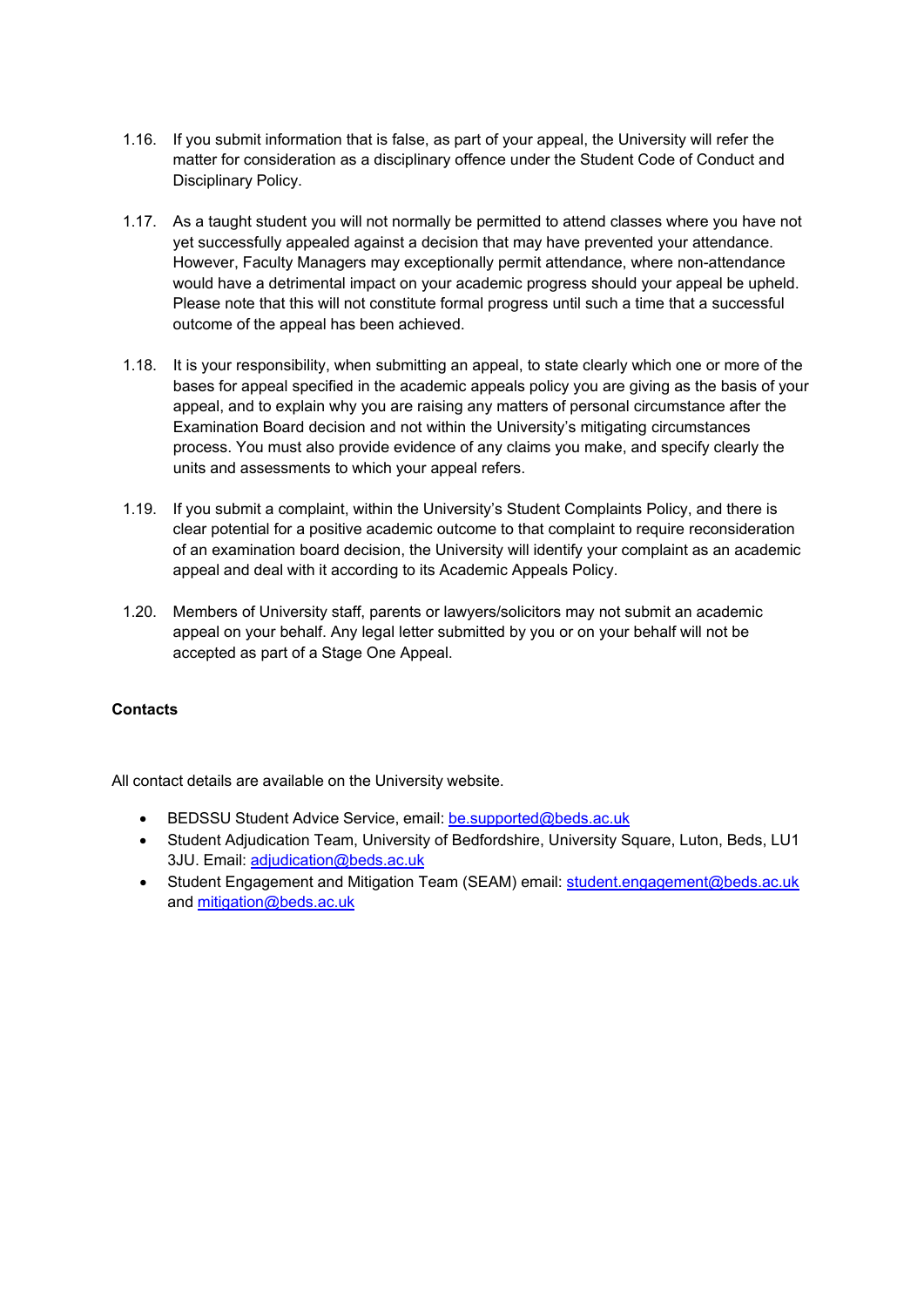## <span id="page-4-0"></span>**2. Scope**

#### **2. Introduction to the Academic Appeal Policy and Process**

- 2.1. An academic appeal is a request for review of an Examination Board decision or an Academic Progress Panel (APP) related to assessment results, academic progression and/or award. Where a complaint is specified as having an impact on assessment results, academic progression and/or award, it must be treated as an academic appeal. No mark or grade will be awarded without evidence that a student has met the associated learning outcomes. Academic appeals may not, therefore, result in changes of grade (other than as required to permit a further opportunity) or breaches of University academic regulations. Any appeal outcome that a Faculty deems to require action outside policy must be presented to the TQSC Exceptions Panel.
- 2.2. Academic appeals are only valid in respect of Examination Board decisions. Therefore the appeals procedure must be followed after an Examination Board has taken a decision and a student has received their confirmed results. It is only through the appeals process that issues relating to an Examination Board decision can be resolved. The Student Complaints Procedure is to be used prior to a decision at an Examination Board, ensuring that matters that have potentially impacted on student performance are brought to the attention of the relevant Examination Board or APP. Matters that are considered as academic appeals may not subsequently be considered as complaints.
- 2.3. The University operates a process by which Faculties are able to raise issues that impact on standards or quality in respect of individual students or particular groups. This is separate from the process for individual student appeals (see Appendix 5).
- 2.4. As far as possible, within the effective operation of this process, impartiality and confidentiality of both individuals and proceedings will be maintained.
- 2.5. Academic appeals are not valid where they relate to academic judgement (including Academic Concerns and decisions of the Academic Conduct Panel (ACP)). Academic judgment is about the quality of academic performance or content.
- 2.6. For Academic appeal information for students on taught courses please see section 3 and for postgraduate research students please see section 4. Appeals in relation to the taught component of postgraduate research programmes should be considered within section 3.
- 2.7. The Academic Board will annually review the operation of the appeals procedure in order to evaluate its effectiveness. Exceptions granted under the Academic Appeals Policy are recorded by the Academic Registrar within the TQSC standing panel to ensure consistency of decision-making across processes. The Adjudication Team will formally highlight to the Chair of TQSC where there are a number of cases emerging with the same operational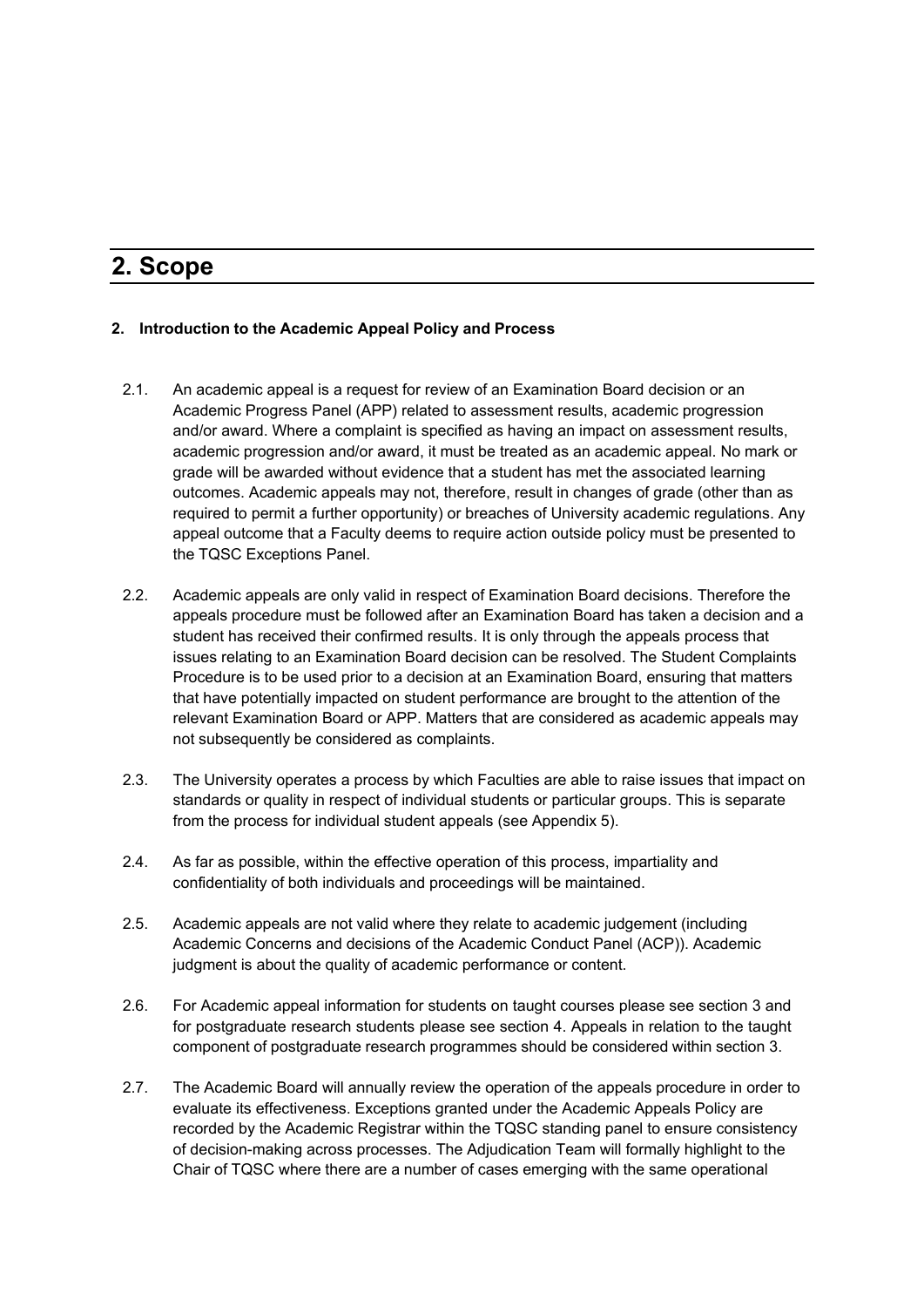problem, so that the matter can be reviewed as such rather than as a series of individual appeals. This will be measured over a period of 3 months to ascertain whether cases of a similar nature are reoccurring. The Chair of TQSC's investigation is to be reported back to Adjudication with any action required notified to TQSC.

2.8. Complaints about the procedural operation of this process must be raised through the Student Complaints Process. Such complaints may not request further review of the academic decision previously appealed, but must be confined to the expression of a specific concern related to the operation of the appeal process.

# <span id="page-5-0"></span>**3. Policy**

#### **3. For students on a taught course (including any taught component of research programmes)**

#### **Circumstances in which academic appeals may be made**

- 3.1. Full-time and part-time students of the University who are registered or whose period of registration has ended following an Examination Board decision may submit appeals to the University against decisions of Examination Boards. Appeals may relate either to (a) an award made at the end of the final stage of a course or (b) a decision that would result in an interruption of studies or disadvantage at an intermediate stage of a course. The latter may include an interruption of the normal progress of a student, a requirement either to withdraw from a course, to undertake resits, to retake an element of a course, or to register for/receive an award other than the target award at the point of appeal, and the award of a grade that can be demonstrated not to reflect a student's performance in circumstances of full opportunity.
- 3.2. Valid bases for appeal in respect of an academic outcome are:

#### **Exceptional mitigating circumstances**

- a) These arise where a student establishes to the satisfaction of the University (by submitting medical certificates or other documentary evidence acceptable to the University) that his/her assessment performance was adversely affected by illness or some other reason which he/she was unable, or for valid reasons unwilling, to divulge before the Examination Board reached its decision
- Note: Academic Appeals may not normally be submitted on the basis of bereavement. The University's Mitigating Circumstances process must be used in such cases.

Medical and other circumstances that should have been reported to the University at the time of their occurrence will not normally be accepted as grounds for appeal. Students are expected to contact Student Support at the time of the occurrence and follow the University's Mitigating [Circumstances p](http://www.beds.ac.uk/student-experience2/studying-at-bedfordshire/student-support/cant-hand-in-a-piece-of-work-or-sit-an-exam/ug-and-pgt)rocess where appropriate.

Where a student has been absent from their studies without the University's knowledge, they may not normally subsequently appeal in relation to that period.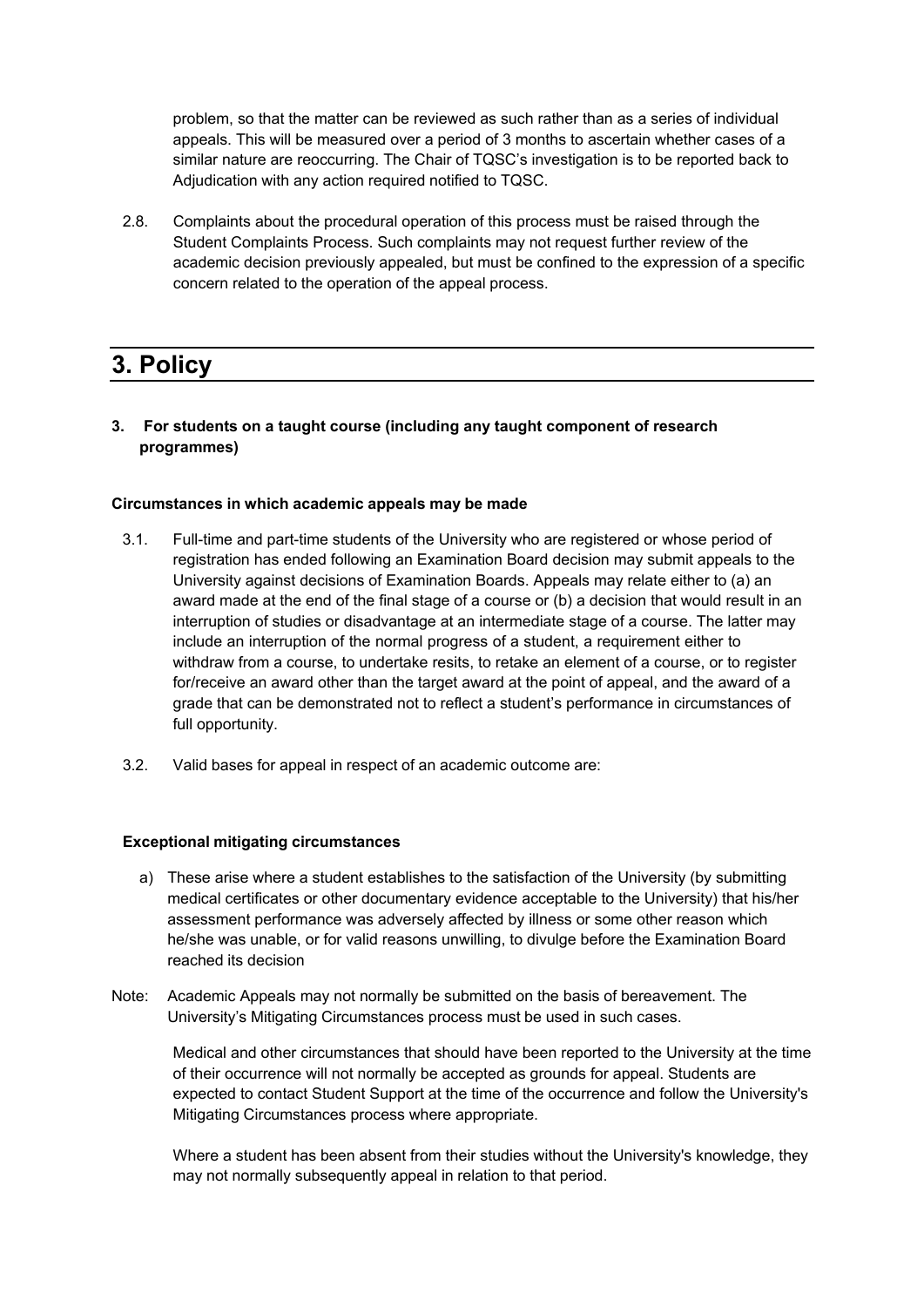#### **Operational problems impacting on academic outcome**

- b) This arises where the University is satisfied on the basis of evidence produced by the student or derived from any other source that the assessments were not conducted in accordance with the relevant Regulations, or that a material administrative error or some other material irregularity occurred in relation to teaching or assessment (including project and placement units), such that assessment performance was materially and adversely affected.
- 3.3. The University only considers appeals that are based within the Regulations. It will not consider any appeal that is based solely on a request for the student to be given another opportunity to change a grade, or any attempt to alter the outcomes of academic judgement reached through due academic process, including decisions of the Academic Conduct Panel.
- 3.4. Appeals may not be made in respect of matters relating to academic performance before Examination Boards have reached their decisions in regard to such matters.
- 3.5. Where the claim of operational problems includes allegations of victimisation or unfair discrimination, the University will, in the first instance, investigate these claims through the University Student Complaints Procedure, to inform the appeal process.
- 3.6. Students who are sanctioned for financial or academic reasons may submit and receive a response to their appeal, but no outcome will be actioned before their good standing is recovered.
- 3.7. Requests to suspend studies will not normally be granted in retrospect through this appeals process (i.e. where the request is made after the pre-examination-board deadline set by the University's Mitigation Team). Requests relating to multiple assessments over a period of time will normally be considered as requests for additional opportunity without penalty.
- 3.8. The Student Adjudication Team will respond to any issues lodged as academic appeals but which fall outside the scope of academic appeal, confirming that the appeal is not valid and indicating alternative approaches where relevant (see also Introduction: Information to Students).
- 3.9. It is expected that the need to appeal will only occur as a last resort; students must ensure that, as far as possible, the Examination Board is informed prior to its meeting using the University's processes (e.g. use of the Mitigation Team) of any circumstances which might have adversely affected their performance.
- 3.10. Acceptance of an award certificate or a failure to respond within 10 working days of receipt constitutes acceptance of the award and the closure of any appeal within the University's procedures.
- 3.11. The Chair of the Appeal Review Board will nominate a team of senior academic staff, including at least one member of Academic Board, to review appeals lodged by students on taught courses, ensuring that all such appeals are considered by an appeal reviewer not within the Faculty to which an appeal pertains. The Chair of the Appeal Review Board will brief new Appeal Reviewers on the process and cases. All reviewers are expected to undertake equality and diversity training before or as soon as possible after appointment.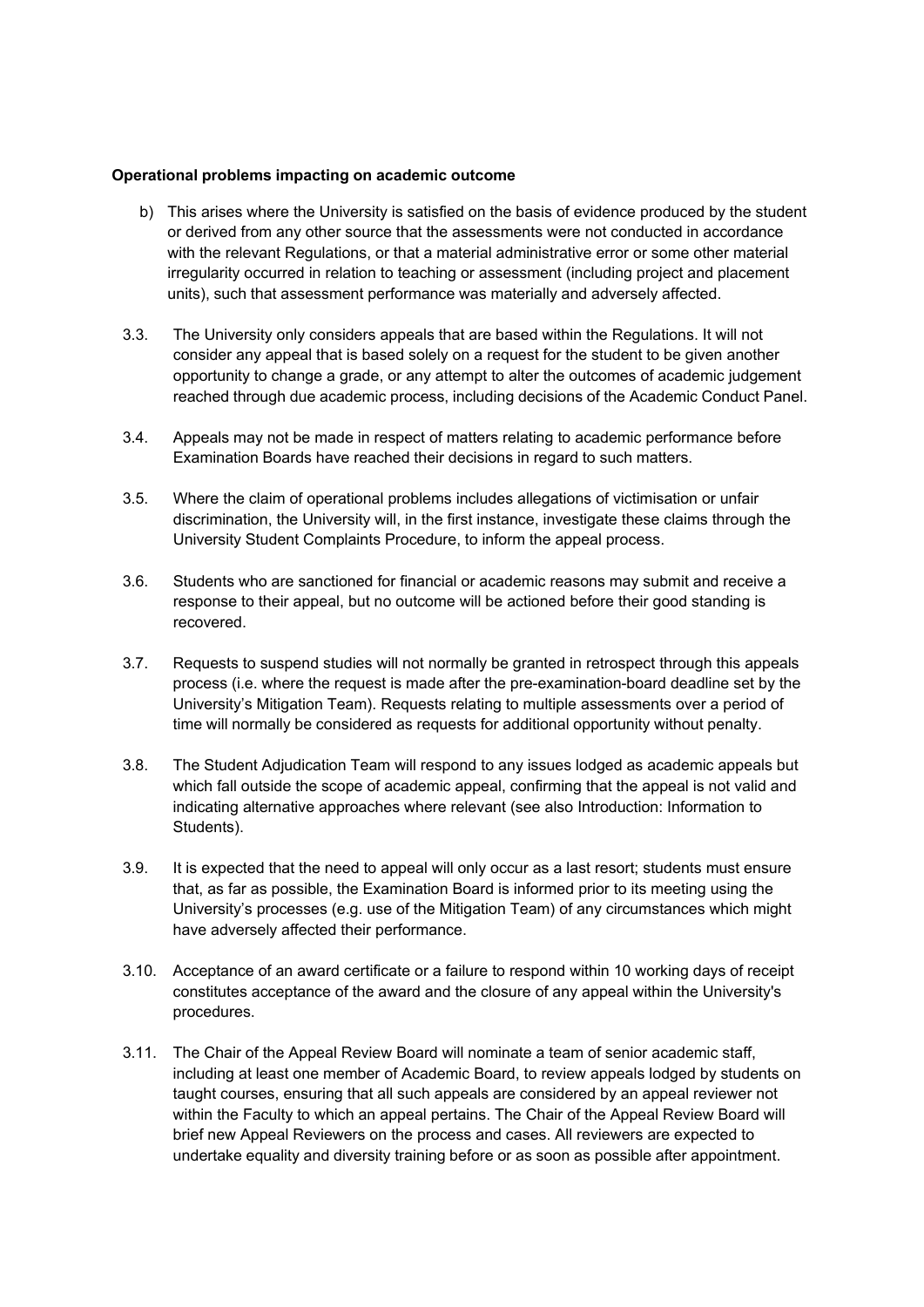- 3.12. The Student Adjudication Team will report to Academic Board after the end of each academic year on the activity and outcomes of academic appeals.
- 3.13. Where issues of common occurrence and/or impact arise in the course of an academic year, this will be included in the annual report.
- 3.14. The Appeal Reviewer is empowered to take four courses of action following its consideration of an appeal by a student on a taught course:
	- i. to reject an appeal, in which case the decision is final;
	- ii. to uphold the appeal, and require an Examination Board to review or revise its decision or process where one or both of the two possible grounds for appeal is found to have had material impact on the performance or progression of a student;
	- iii. to require an Examination Board to reconsider or revise its decision where an appeal, as presented, is not upheld, but other material factors emerge in the course of investigation or appeal;
	- iv. to determine that for reasons other than the non-provision of information and evidence by the appellant, an appeal cannot be resolved at stage one and should proceed to stage two.
- 3.15. Neither a Reviewer nor an Academic Appeal Panel has authority to set aside the decision of the Examination Board or recommend award.
- 3.16. No decision will be revised within this Academic Appeals Policy to the detriment of a student.
- 3.17. A revised decision of an Examination Board resulting from this process shall be final and may not be the subject of further appeal unless it can be evidenced that:
	- the basis of any further appeal is new information that was not available at the time of the earlier appeal;
	- the new appeal arises from circumstances obtaining only as a consequence of the earlier appeal
	- the appeal relates to the implementation of the earlier appeal outcome.
- 3.18. Where there is evidence that an appellant or their representative may have provided misinformation to influence the outcome of an academic appeal, disciplinary action may be taken after the conclusion of the appeal process.

#### **Procedure**

#### **Submitting an appeal**

3.19. A student who wishes to exercise their right to appeal against a decision of an Examination Board must do so by completing the Academic Appeal Form (Stage1) and sending it to the Student Adjudication Team (adjudication@beds.ac.uk). The student must write and submit the form as submission from University staff, parents/guardians or legal professionals is not permitted.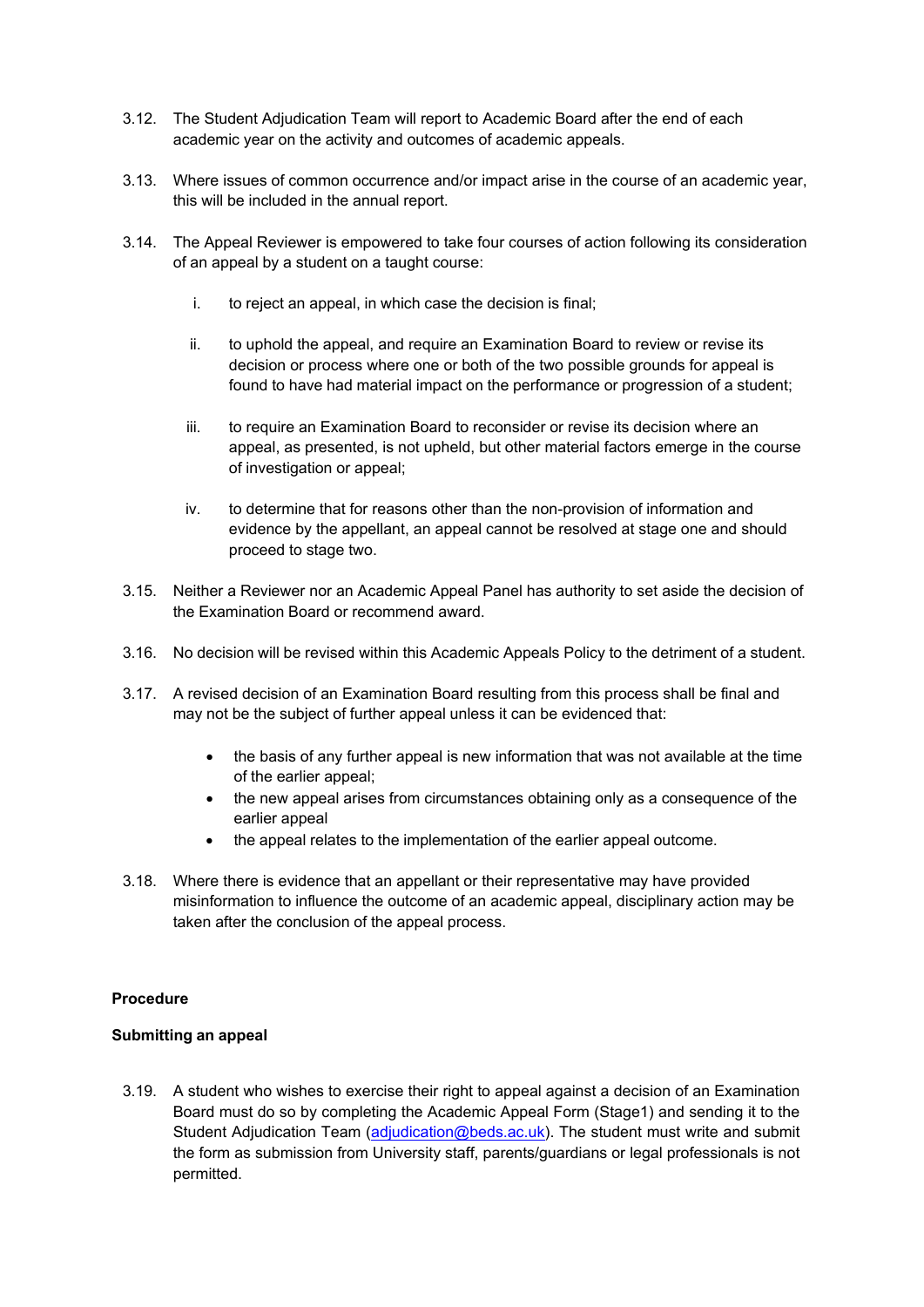- 3.20. The student must specify precisely the grounds on which the appeal is based (see section 3.2 above) and provide all supporting documentary evidence that they wish to be considered. The Stage 1 appeal reviewer or Stage 2 appeal review panel will normally receive and consider the following in support of an appeal:
	- A completed academic appeal form
	- Supporting evidence referenced in the appeal form
	- Material provided by those directly involved in the stage two panel meeting (at stage two of the process)
- 3.21. Appeals must be received by the University at [adjudication@beds.ac.uk](mailto:adjudication@beds.ac.uk) within 15 working days from the date on which the student received formal notification of a decision of an Examination Board online via the student results portal on SITS Evision.
- 3.22. Students will normally be deemed to have received such formal notification of their assessments, or academic progression decision 48 hours after confirmation by the Examination Board.
- 3.23. The University has the right, under exceptional circumstances, to waive these time- scales, where there is clear evidence provided by an appellant of circumstances that might reasonably hinder an on-time submission. These include the consideration of matters of health and disability where these can be reasonably concluded to have impeded on-time submission within the standard 15 working day timeframe for appeal submissions.
- 3.24. Academic appeals submitted by students at associate collaborative partner institutions will be processed according to this policy, unless a variation, limited to stage one consideration, is exceptionally agreed by the University through its standard approval processes for collaborative provision.
- 3.25. Students studying at the University's accredited collaborative partner institutions should follow the academic appeals policy of their home institution, which the University will have approved as being consonant with its procedures. Applications by students to review these decisions may be considered by the University under the appeals review procedures.
- 3.26. Appeal outcomes relating to students other than those considered at an accredited collaborative partner will be lodged on SITS by Faculty Office staff. Reporting on appeal outcomes will form part of accredited partner annual reporting.

#### **Stage One**

3.27. The Student Adjudication Team will receive an academic appeal in writing that specifies the basis of the appeal and provides relevant supplementary evidence, and will confirm receipt to the appellant. If the appeal is submitted out of time or does not meet the criteria for appeal specified in paragraph 3.2 above, the Student Adjudication Team will inform the student that no action will be taken. The student will be informed of their right to request a Completion of Procedures Letter [\(http://oiahe.org.uk\)](http://oiahe.org.uk/making-a-complaint-to-the-oia/how-to-make-a-complaint.aspx) if they wish to pursue the matter further with the Office of the Independent Adjudicator for Higher Education. If the appeal is submitted within time and meets the criteria for appeal specified in paragraph 3.2, the Student Adjudication Team will forward the appeal documentation to the nominated appeal reviewer.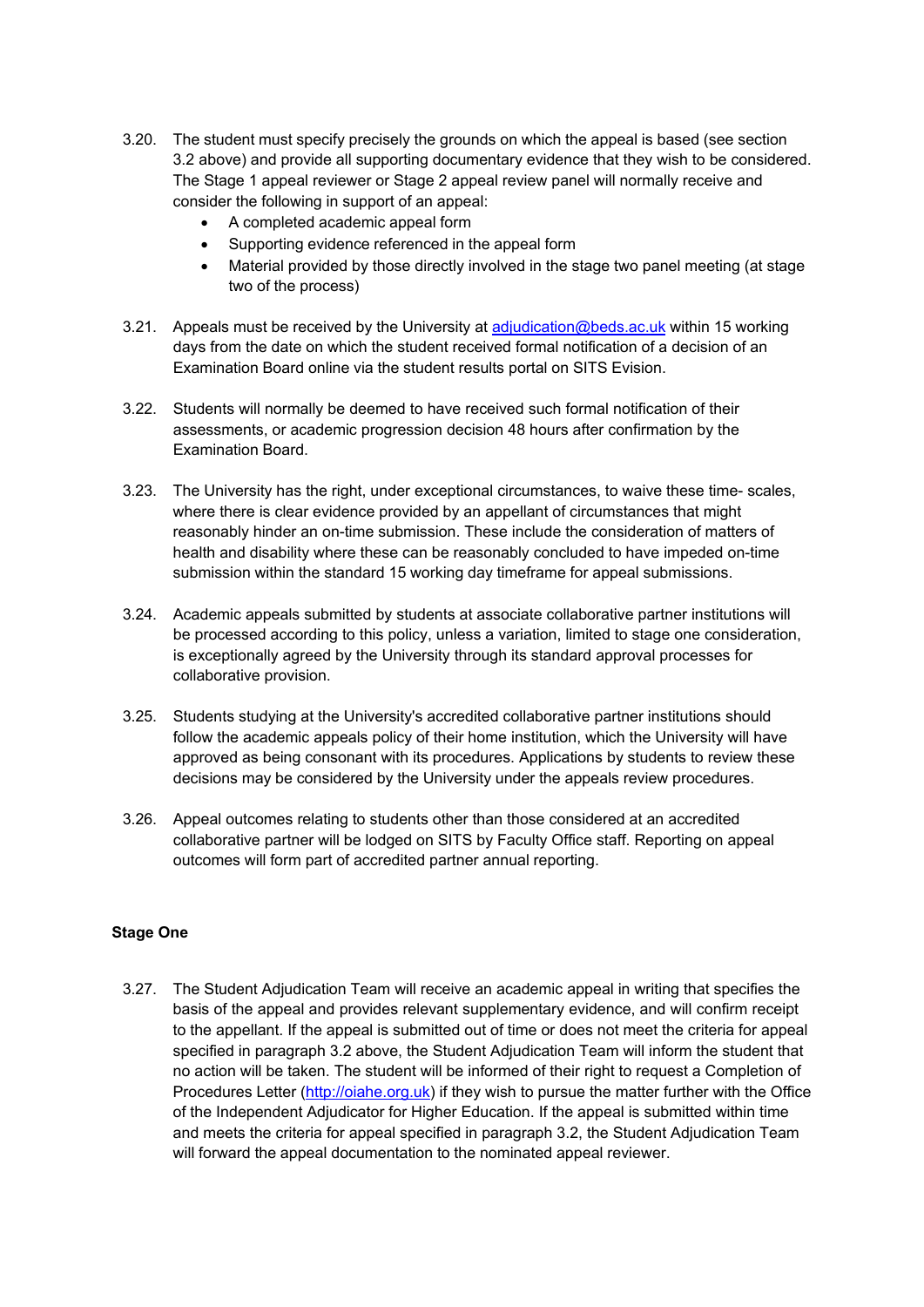- 3.28. The role of the Reviewer and, on their behalf where necessary a departmental administrator as investigator, will be to identify and examine all evidence that may support the appeal, and to answer questions raised by the reviewer. This should include relevant evidence gathered internally from within the University, but will not include testimonials from students or staff unless explicitly requested by the reviewer
- 3.29. The Reviewer will aim to respond, through Adjudication and then the Head of Academic Services via [appeals@beds.ac.uk](mailto:appeals@beds.ac.uk) to the student submitting the appeal, within 10 working days of receipt of the appeal and supplementary evidence (in full), in order to do one of the following:
	- a) to uphold the appeal, and to inform the student of the findings of the investigation and confirm that the relevant Examination Board will be required to review or revise its decision (through Chair's action) in respect of the student.
	- b) to not uphold the appeal, and to provide the student with a clear and complete reason for not doing so.
	- c) to confirm to the student a deadline for response (where the appeal circumstances require a protracted investigation) in respect of a) or b) above.
	- d) in exceptional circumstances to confirm that a case cannot be addressed adequately at stage one and will therefore proceed to stage two.
- 3.30. Once an appeal has been upheld, no further appeal on the same matter will be permitted, subject to the exceptions detailed in 3.17 above.
- 3.31. Academic appeal decisions relate only to academic credit and will not override Professional, Statutory or Regulatory Body (PSRB) regulations and requirements. Appeal outcome letters will state this proviso in relation to any decision to uphold. Where such regulations and requirements prevent the implementation of an academic appeal outcome, the Faculty Manager must a) obtain external examiner confirmation of this constraint, b) record this formally in the record for the next relevant Examination Board and c) inform the Student Adjudication Team, so that the revised outcome can be filed along with the initial decision.
- 3.32. Where it is confirmed that the University does not find the appeal to be substantiated and the stage one appeal is not upheld, a student will, on the proviso that he/she can supply additional and significant evidence or information directly related to the initial appeal, have the right to proceed to stage two of the appeals procedure.

#### **Stage Two**

- 3.33. Where a student is not satisfied that the outcome of the investigation of stage one of the Academic Appeals Procedure is founded on full or accurate consideration of the circumstances of appeal, he/she may request that an Appeal Review Panel reviews the case, through the stage two procedure, only on the basis of new and significant information or evidence.
- 3.34. A student who wishes an Appeal Review Panel to review his/her appeal, must inform the Student Adjudication Team within ten working days of receipt of the outcome (students will be deemed to have received notification on the date the outcome is communicated to them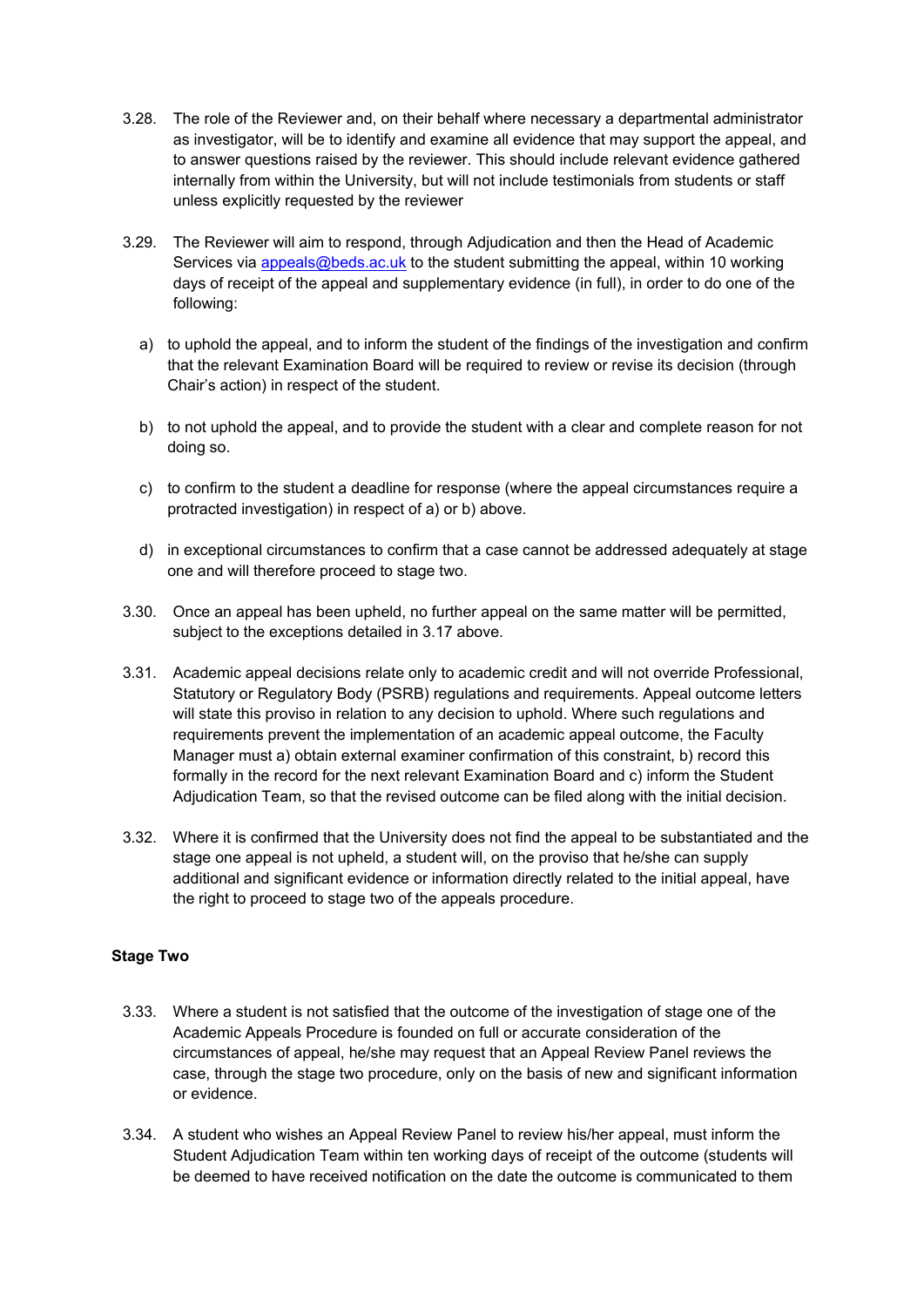by email to a known email address declared on the student record or the email address from which they submitted the appeal). Requests for a stage two review must be made using the Appeal Review Form (Stage 2).

- 3.35. In requesting a review of an appeal decision, a student may not introduce new grounds for appeal or any supplementary evidence beyond that directly related to the initial basis of appeal.
- 3.36. Where the basis of appeal remains the same, but additional new, directly relevant evidence or information is presented, the Student Adjudication Team will confirm receipt and will establish an Academic Review Panel. The Chair of the Stage 2 review is responsible for investigating the background to any new information provided within stage two, prior to the review panel meeting. They may request additional evidence prior to the panel meeting, but not afterwards. Where individuals from the department are identified in relation to the appeal, they are invited to be part of the process. The Student Adjudication Team will inform the appellant of the date, time and location of the Appeal Review Panel meeting at which their case will be heard, giving the student five working days' notice where possible, or where the student accepts a lesser period.
- 3.37. Where there is a substantive alteration or addition to the initial basis of appeal, or where the original appeal is restated without new evidence or information directly related to that initial appeal, the Student Adjudication Team will respond, within ten working days of receipt of the renewed appeal, to confirm the outcome of the previous investigation and a Completion of Procedures letter will be issued within 28 days.
- 3.38. Students have the right to appear in person at the meeting of the Appeal Review Panel held on one of the University's campuses at which their appeal is considered, and to be accompanied at such meetings by a Beds SU representative or another currently registered student if they so wish. Students who decide to avail themselves of either one of these opportunities are required to notify the University of the name and affiliation of the person who will accompany them in advance of the meeting.
- 3.39. The role of any accompanying individual will be to assist in the clarification of any matters raised by the Panel. They may not otherwise represent the appellant throughout the proceedings.
- 3.40. The Appeal Review Panel may request a student to attend the meeting at which his or her appeal is heard and in the event he/she will be notified by the Student Adjudication Team of the time and place of the meeting.
- 3.41. Where a student is unable to attend the meeting of the Appeal Review Panel, but wishes to participate, he or she may do so through videoconferencing facilities where these are available or by representation by another individual (for example, a Beds SU representative), subject to the approval of the panel Chair.
- 3.42. The Appeal Review Panel may require appropriately qualified, senior academic representation from the Department or Faculty associated with the Examination Board decision that is appealed. This will include a staff member who is qualified to represent the position of any PSRB involved in the provision to which the appeal relates.
- 3.43. Where student and Faculty/Department representation is required, the Appeal Review Panel will meet the representatives together.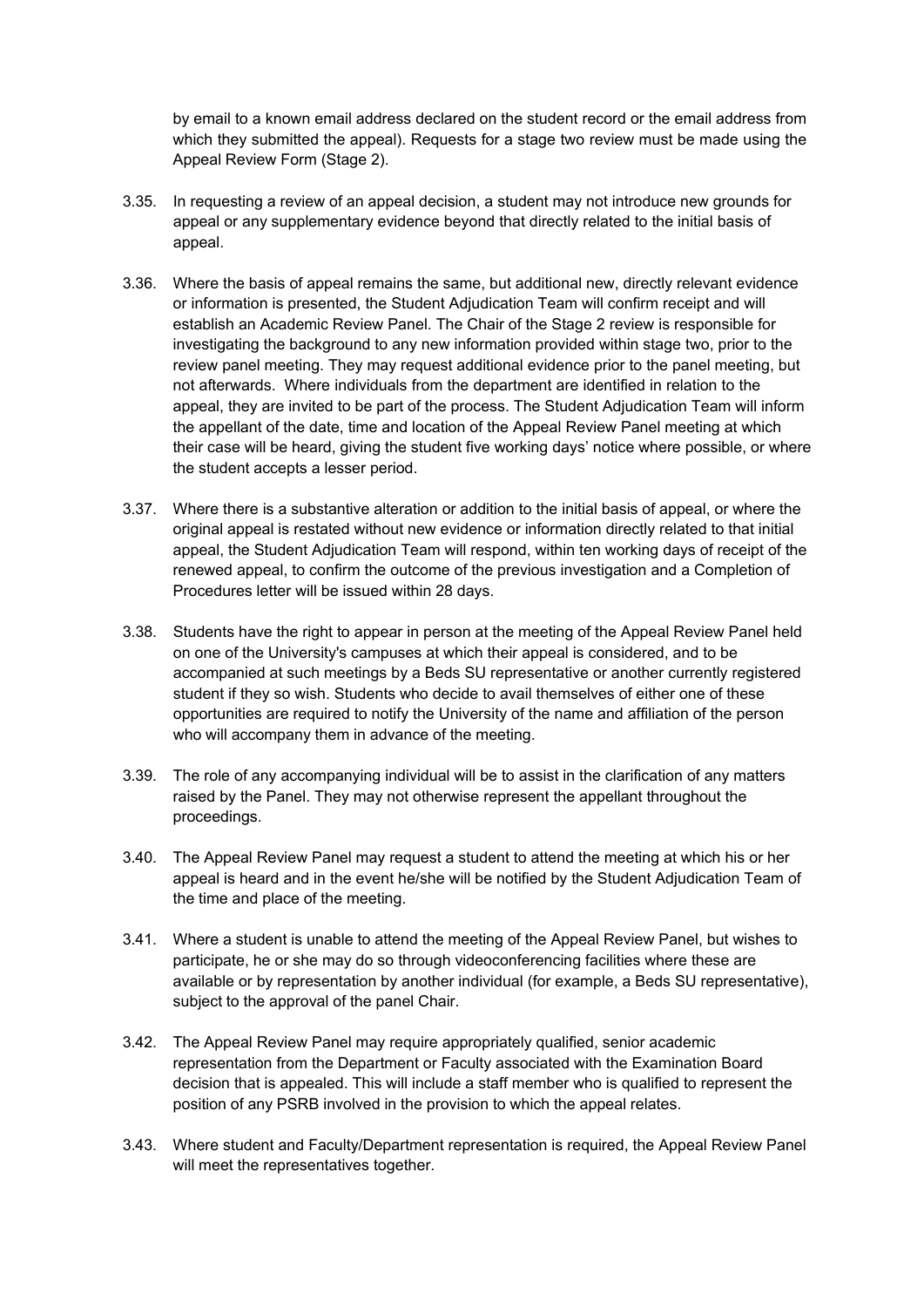- 3.44. The Appeal Review Panel will be chaired by a member of Academic Board nominated by the University Secretary and other than the Reviewer of any stage one appeal relating to the same matter. The Chair will be joined by two additional senior members of staff, of which at least one should be a senior member of staff (grade 9 or above).
- 3.45. No member of the Faculty responsible for the decision against which an appeal is being made shall be a member of the Appeal Review Panel.

#### **Outcomes**

- 3.46. A review conducted by the Appeal Review Panel at stage two will lead to one of the following outcomes:
	- a) to uphold the stage two appeal, and inform the student of the conclusion of the review and confirm that the relevant Examination Board will be required to review or revise its decision or process in respect of the student;
	- b) to not uphold the stage two appeal, and inform the student that the review has upheld the previous appeal outcome and that no revision of Examination Board decision will be initiated, and a Completion of Procedures letter will be provided within 28 days;
	- c) to inform the student that the review upheld the procedure and outcome of the previous investigation (stage one) but other factors have since been identified as leading to a requirement for revision of the Examination Board.

No revision will be undertaken within this process to the detriment of the appellant.

- 3.47. The Student Adjudication Team will inform the student of the outcome within 15 working days of the Appeal Review Panel, and a Completion of Procedures letter will be issued where required within 28 days.
- 3.48. The outcome of the review will be final within the University's processes (subject to the terms of 3.17 above), and will include confirmation of any related PSRB restriction considered by the Appeal Review Panel.
- 3.49. Where there is evidence that an appellant or their representative may have provided misinformation to influence the outcome of an academic appeal, disciplinary action may be taken after the conclusion of the appeal process.

#### **4. For postgraduate research students**

#### **Circumstances in which academic appeals may be made**

4.1. Full-time and part-time PGR students of the University who are registered or whose period of registration has ended following a Research Degree Committee decision may submit appeals to the University. Appeals may relate to a decision that would result in an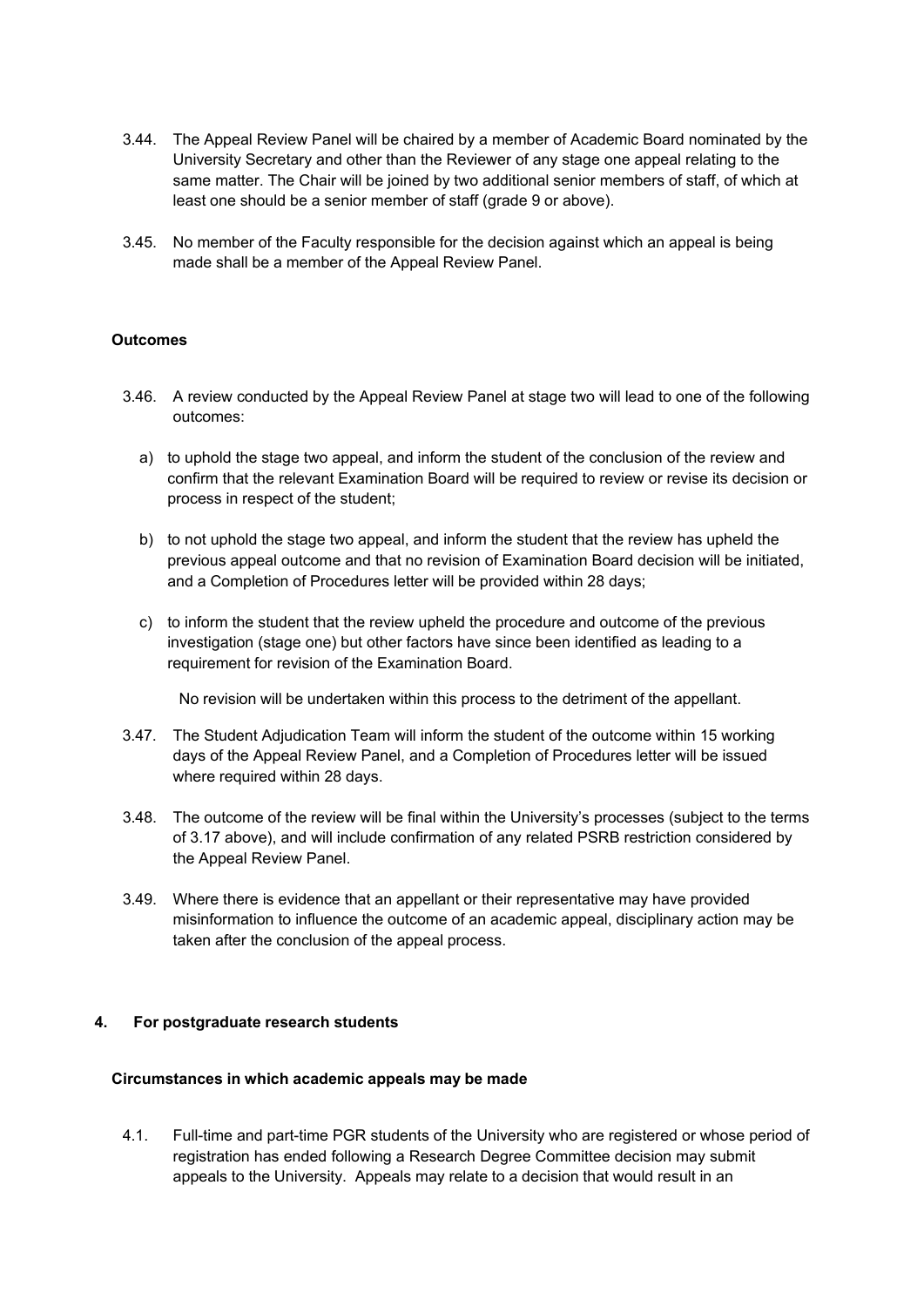interruption of academic progress arising from a requirement to withdraw, to resubmit a programme approval or transfer report, or to register for/receive an award other than the target award at the point of appeal.

- 4.2. Submission of a thesis/dissertation in partial completion of the requirements for a research degree award constitutes confirmation that a candidate is satisfied that the supervisory and other processes underpinning that submission have been appropriate and complete. Therefore no academic appeal may be lodged in respect of these matters after submission. The University has processes for complaint and grievance arising during the study period, and students are expected to use these if issues arise in the operation of supervision. In the case that an appeal relies substantively on such issues, the University will take into consideration the availability of processes that would have addressed matters earlier.
- 4.3. Valid bases for appeal in respect of an academic outcome as defined in 4.1 above are:

#### **Exceptional mitigating circumstances**

- a) These arise where a student establishes to the satisfaction of the University (by submitting medical certificates or other documentary evidence acceptable to the University) that his/her assessment performance was adversely affected by illness or some other reason which he/she was unable, or for valid reasons unwilling, to divulge before completion of the RS1 Programme Approval or RS4 Transfer stages or a viva event.
- **Note:** Academic appeals may not normally be submitted on the basis of bereavement. The University's Mitigating Circumstances process must be used in such cases.

Medical and other circumstances that should have been reported to the University at the time of their occurrence will not normally be considered. Students are expected to contact Student Support at the time of the occurrence and follow the University's Mitigating Circumstances process where appropriate.

Where a student has been absent from their studies without the University's knowledge, they may not normally subsequently appeal in relation to that period.

Appeals relating to circumstances obtaining prior to the submission of a dissertation of thesis in partial completion of the requirements for postgraduate degree award may not be lodged after submission of the dissertation or thesis, since submission is taken to constitute confirmation of satisfactory completion by a candidate.

#### **Operational problems impacting on academic outcome**

b) This arises where the University is satisfied on the basis of evidence produced by the student or derived from any other source that supervision or assessment were not conducted in accordance with the relevant regulations or that a material administrative error or some other material irregularity occurred in relation to teaching or assessment, such that assessment performance was materially and adversely affected.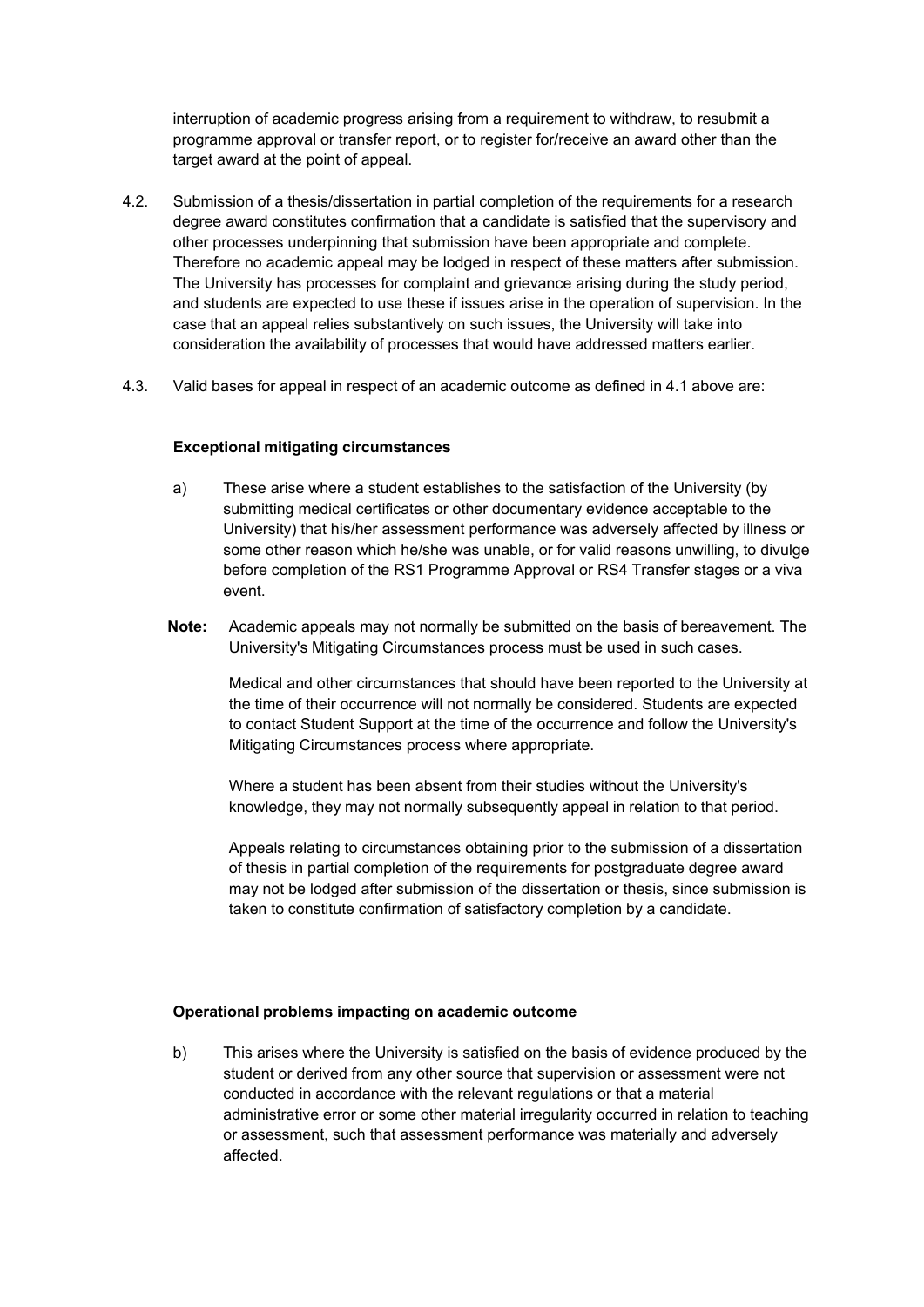**Note:** Academic appeals may not be submitted in relation to the operation of supervisory or other processes after submission of a dissertation/thesis, since submission of these items constitutes confirmation of satisfactory completion by the candidate. Academic appeals are permitted on the basis of events or processes occurring after the submission of a thesis or dissertation

- 4.4. Where the claim of operational problems includes allegations of victimisation or unfair discrimination, the University will, in the first instance, investigate these claims through the University Student Complaints Procedure, to inform the appeal process.
- 4.5. Students who are sanctioned for financial or academic reasons may submit and receive a response to their appeal, but no outcome will be actioned before their good standing is recovered.
- 4.6. The University only considers appeals that are based within the Regulations. It will not consider any appeal on the grounds of a disagreement with academic judgement, including requirements for resubmission of a thesis. An appeal can therefore not be based solely on a request for the student to be given another opportunity to change an outcome, or any attempt to alter the outcomes of academic judgement reached through due academic process, including decisions made in respect of academic practice or research misconduct.
- 4.7. The Student Adjudication Team will respond to any issues lodged as academic appeals but which fall outside the scope of academic appeal, confirming that the appeal is not valid and indicating alternative approaches where relevant (see also Introduction: Information to Students).
- 4.8. It is expected that the need to appeal will only occur as a last resort; students must ensure that, as far as possible, the Research Degrees Committee is informed, through the Research Graduate School, prior to its meeting using the University's processes (e.g. use of the mitigation team) of any circumstances which might have adversely affected their performance.
- 4.9. Acceptance of an award letter, or a failure to respond within 10 working days of receipt constitutes acceptance of the award and the closure of any appeal within the University's procedures.
- 4.10. The Deputy Vice Chancellor (Academic) will nominate a reviewer to consider appeals in relation to postgraduate research students (PGR) at stage one.
- 4.11. The University Secretary will report to Academic Board after the end of each academic year on the activity and outcomes of PGR academic appeals.
- 4.12. Where issues of common occurrence and/or impact arise in the course of an academic year, this will be included in the annual report to Academic Board.
- 4.13. The stage one Reviewer is empowered to take one of the following courses of action following its consideration of an appeal against an APP decision:
	- (i) to reject an appeal;
	- (ii) to uphold the appeal, and require the Research Degrees Committee to take action in line with University regulations, on the basis that the appeal is upheld in principle;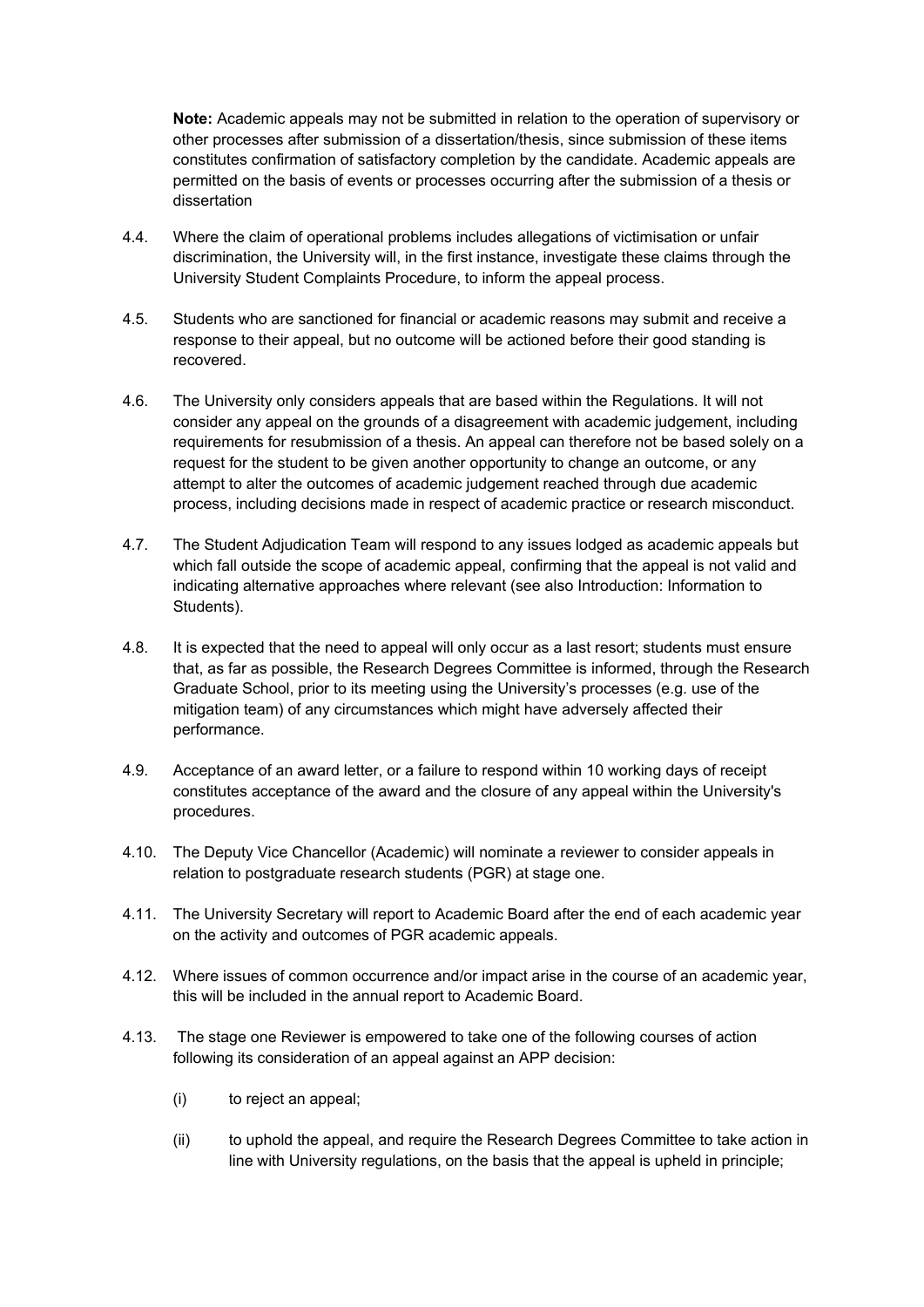(iii) to determine that an appeal cannot be resolved at stage one and must progress to stage two.

A revised decision of the Research Degrees Committee resulting from this appeal process shall be final.

#### **Procedure**

#### **Submitting an appeal**

- 4.14. A student who wishes to exercise their right to appeal to the University, following a confirmed Research Degrees Committee decision must do so by completing the Academic Appeal Form (Stage 1) and sending it to the Student Adjudication Team (adjudication@beds.ac.uk). The student must write and submit the form as submission from University staff, parents/guardians or legal professionals is not permitted.
- 4.15. The student must specify precisely the grounds on which the appeal is based (see section 4.3.) and any supporting documentary evidence that the student wishes to be considered by the University.
- 4.16. Appeals must be received by the Student Adjudication Team within 15 working days from the date on which the student received formal notification of a decision of an Examination Board or APP ratified by the Research Degrees Committee.
- 4.17. Students will normally be deemed to have received formal notification of their assessments, or academic progression decision 48 hours after confirmation by the Research Degrees Committee.
- 4.18. The University has the right, under exceptional circumstances, to waive these time-scales.
- 4.19. A PGR student studying with collaborative partners will have their appeal considered under this policy.

#### **Stage One**

4.20. The Student Adjudication Team will receive an academic appeal in writing that specifies the basis of the appeal and provides relevant supplementary evidence, and will confirm receipt to the appellant. If the appeal is submitted out of time or does not meet the criteria for appeal specified in paragraph 4.2 above, the Student Adjudication Team will inform the student that no action will be taken. The student will be informed of their right to request a Completion of Procedures Letter [\(http://oiahe.org.uk\)](http://oiahe.org.uk/making-a-complaint-to-the-oia/how-to-make-a-complaint.aspx) if they wish to pursue the matter further with the Office of the Independent Adjudicator for Higher Education. If the appeal is submitted within time and meets the criteria for appeal specified in paragraph 4.3, the Student Adjudication Team will forward the appeal documentation to the Deputy Vice Chancellor (Academic) who will nominate a Reviewer in accordance with paragraph 4.10, as a stage one Reviewer.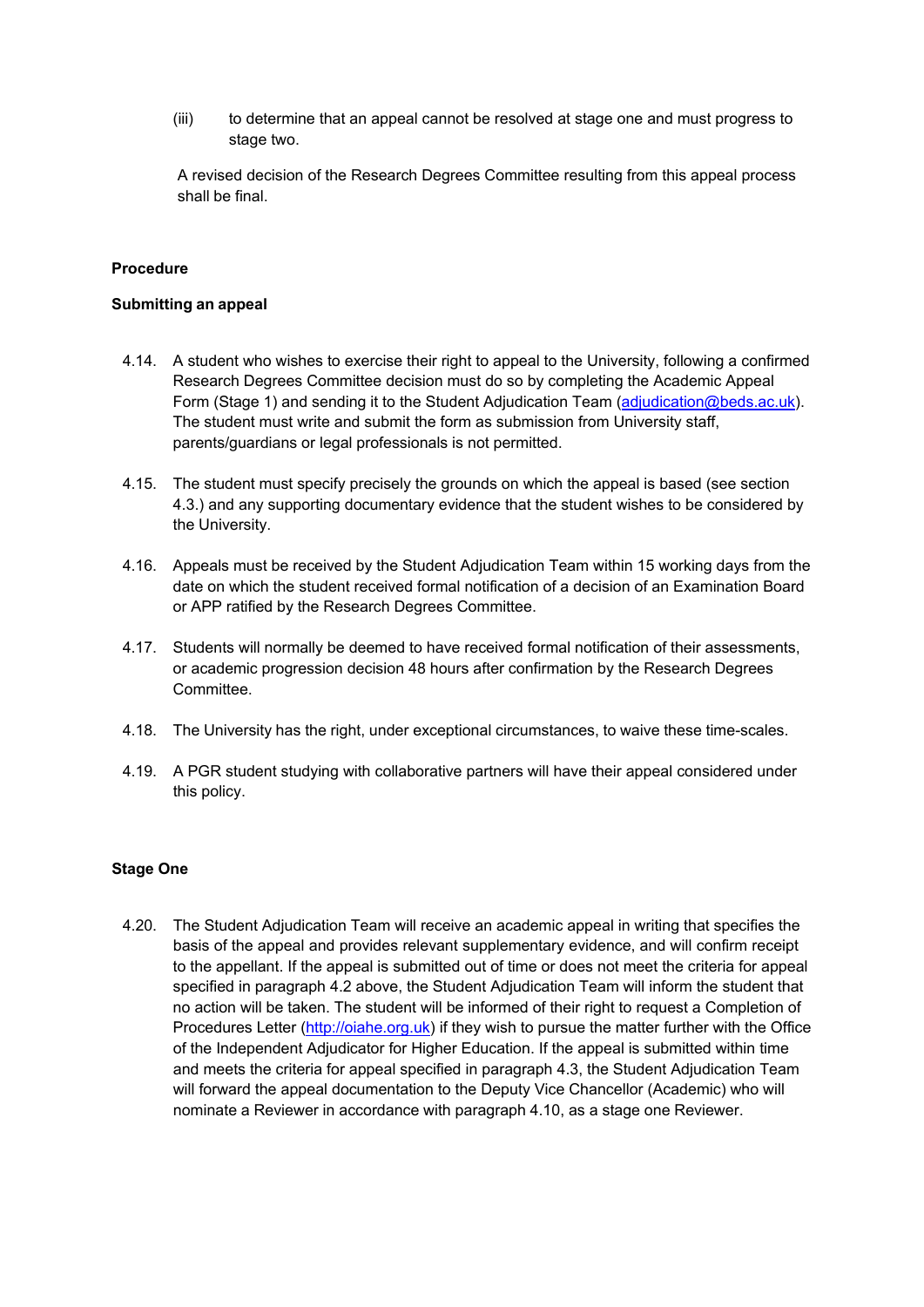- 4.21. The role of the Reviewer and, on their behalf (if requested) an independent member of the Academic Services Department as investigator, will be to identify and examine all evidence that may support the appeal, and to answer questions raised by the reviewer.
- 4.22. The Reviewer will aim to respond, through Adjudication and then the Head of Academic Services via [appeals@beds.ac.uk t](mailto:appeals@beds.ac.uk)o the student submitting the appeal, within 10 working days of receipt of the appeal and supplementary evidence (in full), in order to do one of the following:

a) to uphold the appeal, and inform the student of the findings of the investigation and confirm that the Research Degrees Committee will be asked to consider appropriate action; b) to inform a student that the appeal will be heard as a stage two appeal; c) to not uphold the appeal, and inform the student of the findings of the investigation and confirm the basis on which the University does not find the appeal to be substantiated; d) to confirm to the student a deadline for response (where the appeal circumstances require a protracted investigation) in respect of a) above.

- 4.23. Once an appeal has been successful no further appeal in respect of the same matter(s) will be permitted.
- 4.24. Where it is confirmed that the University does not find the appeal to be substantiated and the stage one appeal is not upheld, a student will, on the proviso that they can supply additional significant evidence or information directly related to the initial appeal, have the right to apply to the University for reconsideration of his/her appeal and proceed to stage two of the appeals procedure.

#### **Stage Two**

- 4.25. Where a student is not satisfied that the outcome of the investigation of an appeal is founded on full or accurate consideration of the circumstances of appeal, they may request that an Appeal Review Panel reviews the case. This will only be permitted on the basis of new and significant information or evidence.
- 4.26. A student who wishes an Appeal Review Panel to review their appeal must inform the Student Adjudication Team within ten working days of the outcome (students will be deemed to have received notification on the date the outcome is communicated to them by email to a known email address declared on the student record or the email address from which they submitted the appeal). Requests for a stage two review must be made using the Appeal Review Form (Stage 2).
- 4.27. In requesting a review of a stage one decision, a student may not introduce new grounds for appeal or any supplementary evidence beyond that directly related to the initial basis of appeal.
- 4.28. Where there is a substantive alteration or addition to the initial basis of appeal, or where the original appeal is restated without new evidence or information directly related to that initial appeal, the Student Adjudication Team will respond, within ten working days to confirm the outcome of the previous investigation and a Completion of Procedures letter will be issued within 28 days.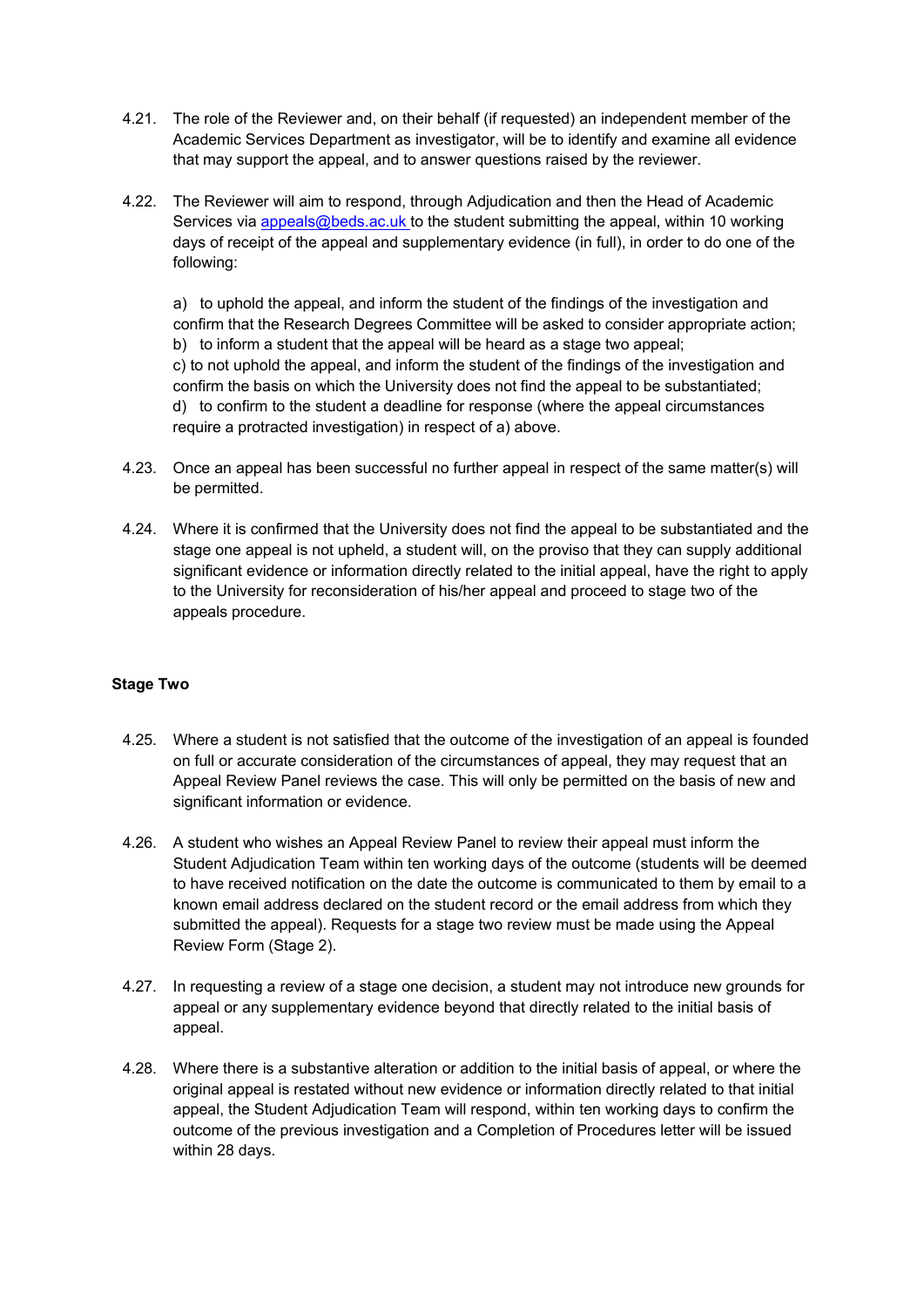- 4.29. Where the basis of appeal remains the same, but additional new, directly relevant evidence or information is presented, the Student Adjudication Team will confirm receipt and will arrange a meeting of an Appeal Review Panel. The Student Adjudication Team will inform the appellant of the Appeal Review Panel meeting at which their case will be heard.
- 4.30. The meeting of the Appeal Review Panel will be chaired by an active researcher, nominated by the University Secretary. The Chair will be joined by two additional senior members of staff, of which at least one is a researcher who is an active supervisor.
- 4.31. No member of Academic Board shall act who is a member of the Faculty or Research Institute responsible for the decision against which an appeal is being made. The Deputy Vice Chancellor (Academic) may nominate the panel but not be a member. The Director of Research Development (including any individuals formally deputizing for them) will not be permitted as a panel member. The Chair of the Stage 2 review is responsible for investigating the background to any new information provided within stage two, prior to the review panel meeting. They may request additional evidence prior to the panel meeting, but not afterwards. Where individuals from the department are identified in relation to the appeal, they are invited to be part of the process. The Student Adjudication Team will inform the appellant of the date, time and location of the Appeal Review Panel meeting at which their case will be heard, giving the student five working days' notice where possible, or where the student accepts a lesser period.
- 4.32. A student has the right to appear in person at the Appeal Review Panel at which their appeal is considered, and to be accompanied at such meetings by a Beds SU representative, or their research supervisor or a currently registered student if they so wish. Students who decide to avail themselves of one of these opportunities are required to notify the University of the name and affiliation of the person who will accompany them.
- 4.33. The role of any accompanying individual will be to assist in the clarification of any matters raised by the Panel. They may not otherwise represent the appellant throughout the proceedings.
- 4.34. The Appeal Review Panel may request a student to attend the meeting at which his or her appeal is heard and in the event he/she will be notified by the Student Adjudication Team of the time and place of the meeting.
- 4.35. Where a student is unable to attend the meeting of the Appeal Review Panel, but wishes to participate, he or she may do so through videoconferencing facilities where these are available or by representation by another individual (for example, a representative of Beds SU), subject to the approval of the Chair.
- 4.36. Where an external examiner is involved directly in the basis of an appeal, and in all cases where an appeal relates to the operation of a viva, external examiners will be invited to attend (or submit written evidence, if they prefer) the meeting of the Appeal Review Panel. The Chair will provide questions to be answered by the external examiner. Where the external examiner is not present as a panel member, their confirmation of the outcome will be required.
- 4.37. Where student and Faculty/ Research Institute representation is required, the Appeal Review Panel will meet the representatives together.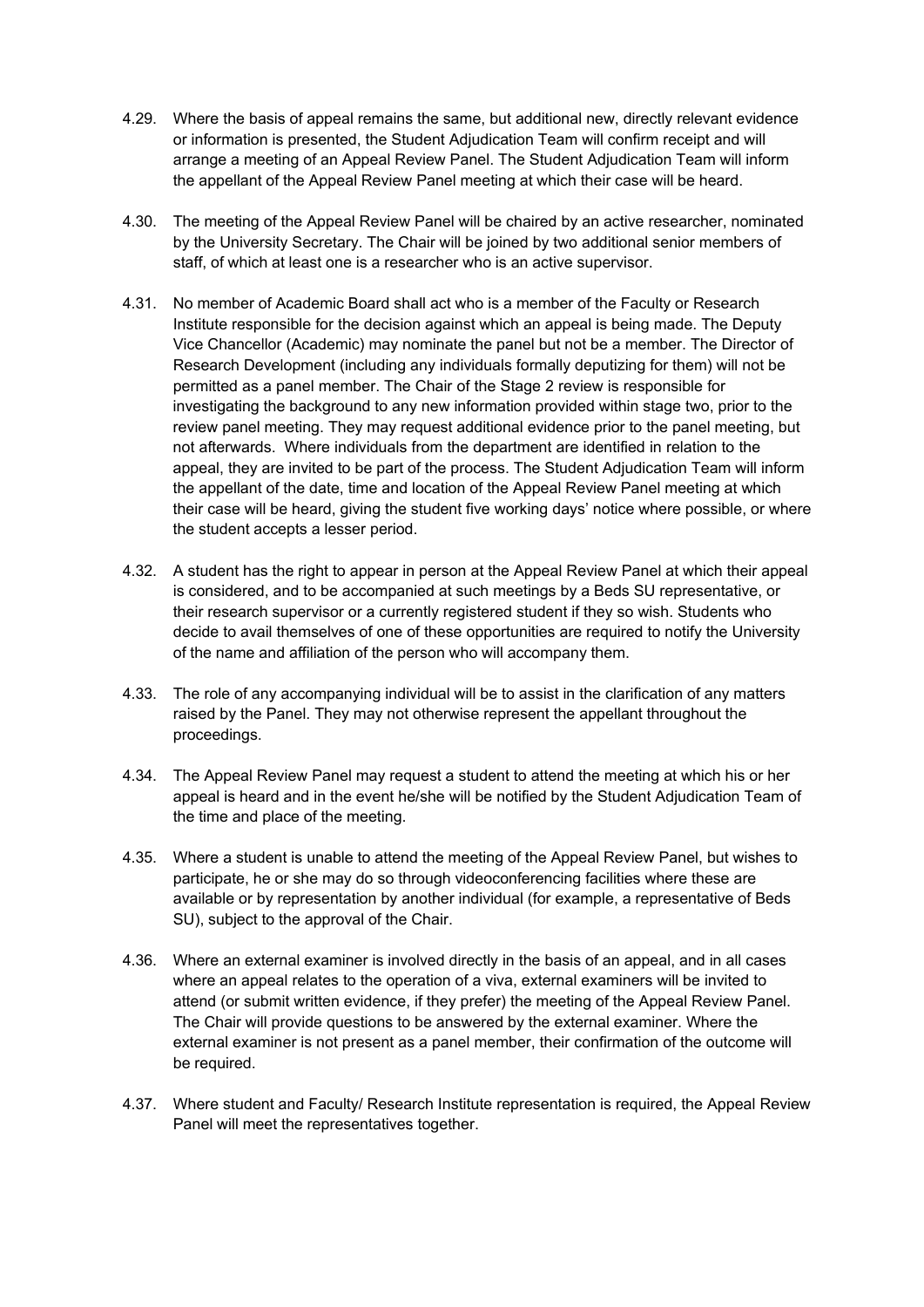#### **Outcomes**

- 4.38. The review conducted by the Appeal Review Panel will lead to one of the following outcomes:
	- a) to not uphold the stage two appeal, and inform the student that the review has upheld the previous appeal outcome/decision/examination board outcome and a Completion of Procedures letter will be provided within 28 days;
	- b) to uphold the appeal and inform the student that the Research Degrees Committee will be requested to consider appropriate action;
	- c) to inform the student that the review upheld the procedure and outcome of the previous appeal outcome/decision/examination board outcome but other factors have since been identified as leading to a requirement for reconsideration by the Research Degrees Committee.
	- 4.39. No revision will be undertaken within this process to the detriment of the appellant.
	- 4.40. The Student Adjudication Team will inform the student of the outcome within 15 working days of the Appeal Review Panel, and a Completion of Procedures letter will be issued where required within 28 days.
	- 4.41. The outcome of the Appeal Review Panel will be final within the University's processes.
	- 4.42. Where there is evidence that an appellant or his/her representative may have provided misinformation to influence the outcome of an academic appeal, disciplinary action may be taken after the conclusion of the appeal process.

#### **5. The Office of the Independent Adjudicator for Higher Education (OIA)**

- 5.1. The decision of an Appeal Review Panel is the final stage within the University's procedures for considering academic appeals. When this final stage has been completed, you will be provided with a Completion of Procedures letter. W here your appeal is deemed to be out of time or to have no grounds, or is concluded at stage one, or is upheld at any stage of the process, you will be advised of your right to request a Completion of Procedures letter. This letter formally acknowledges that the University's internal processes have been completed and you will need it if you wish to refer your complaint to the Office of the Independent Adjudicator (OIA).
- 5.2. If you are dissatisfied with the outcome of your appeal you may be able to make a complaint to the Office of the Independent Adjudicator for Higher Education (OIA) provided that your complaint is eligible under its rules.
- 5.3. Should you decide to make a complaint to the OIA, your complaint must be submitted on an OIA Complaint Form. This can be downloaded from the OIA website here: [http://www.oiahe.org.uk.](http://www.oiahe.org.uk/) Alternatively, you can telephone or write to the OIA for a form.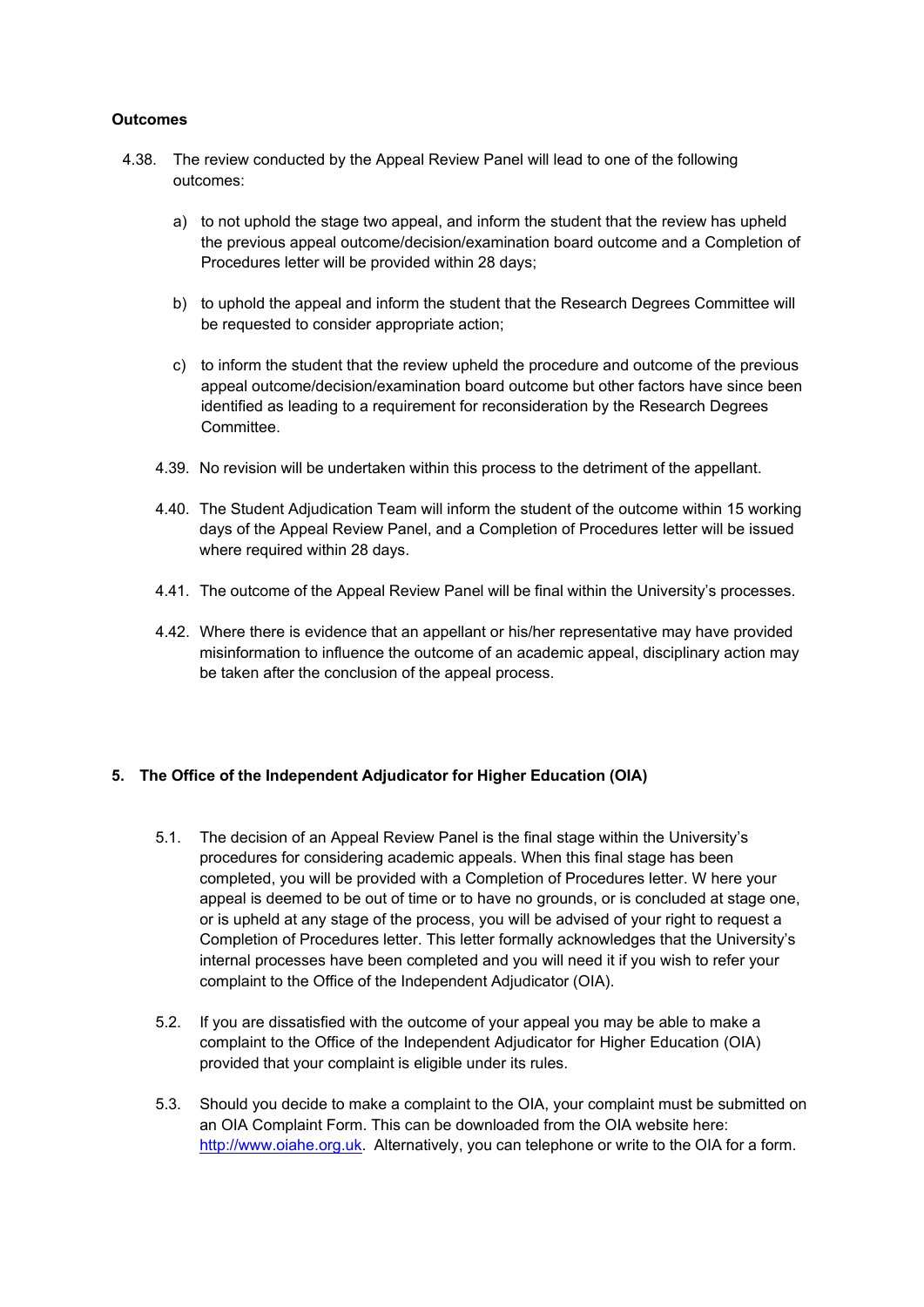You should send a copy of your Completion of Procedures letter to the OIA with your completed Complaint Form.

- 5.4. Your completed Complaint Form must be received by the OIA within twelve months of the date of your Completion of Procedures letter (i.e. if the Completion of Procedures letter is dated 1 January 2018 then your complaint must be received by the OIA on or before 1 January 2019).
- 5.5. Guidance on submitting a complaint to the OIA can also be found on its website [http://oiahe.org.uk/making-a-complaint-to-the-oia/how-to-make-a-complaint.aspx.](http://oiahe.org.uk/making-a-complaint-to-the-oia/how-to-make-a-complaint.aspx) You may also wish to seek advice from the Students' Union about taking your complaint to the OIA.
- 5.6. Please note that the OIA will normally only review issues that have been dealt with through the University's internal procedures.

#### **6. The provision of information to External Examiners**

6.1. Where the outcome of an appeal requires the revision and reconsideration of an Examination Board decision, external examiners responsible and/or involved in that decision will be informed. In the case of taught provision considered at Examination Boards this will be through the presentation of a record of Chair's actions at Portfolio Boards, and in the case of PGR decisions this will be by correspondence (through the Research Graduate School).

## <span id="page-18-0"></span>**4. Forms/Instructions**

As outlined in the appendices.

## <span id="page-18-1"></span>**5. Links/Dependencies**

This policy should be read and its use considered with reference to:

- Student Complaints Policy and Procedure
- Student Code of Conduct and Disciplinary Policy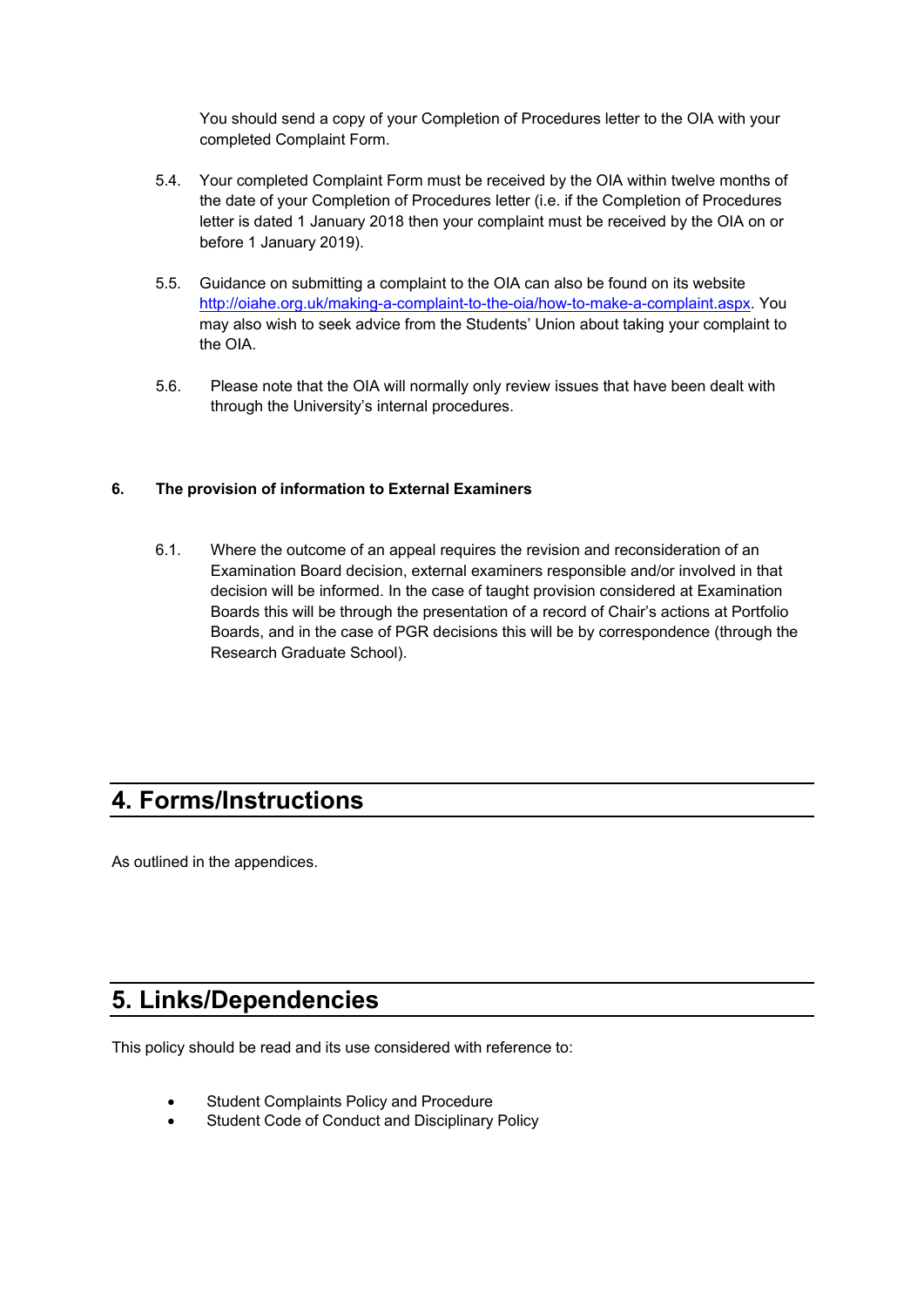# <span id="page-19-0"></span>**6. Appendices**

- Appendix 1 Academic Appeals Form: Stage One
- Appendix 2 Academic Appeals Form: Stage Two
- Appendix 3 Guidance in respect of Appeal Review Panel meetings
- Appendix 4 Guidance for Interested Parties to an Appeal Review Panel
- Appendix 5 Faculty Process for Consideration of Exception by TQSC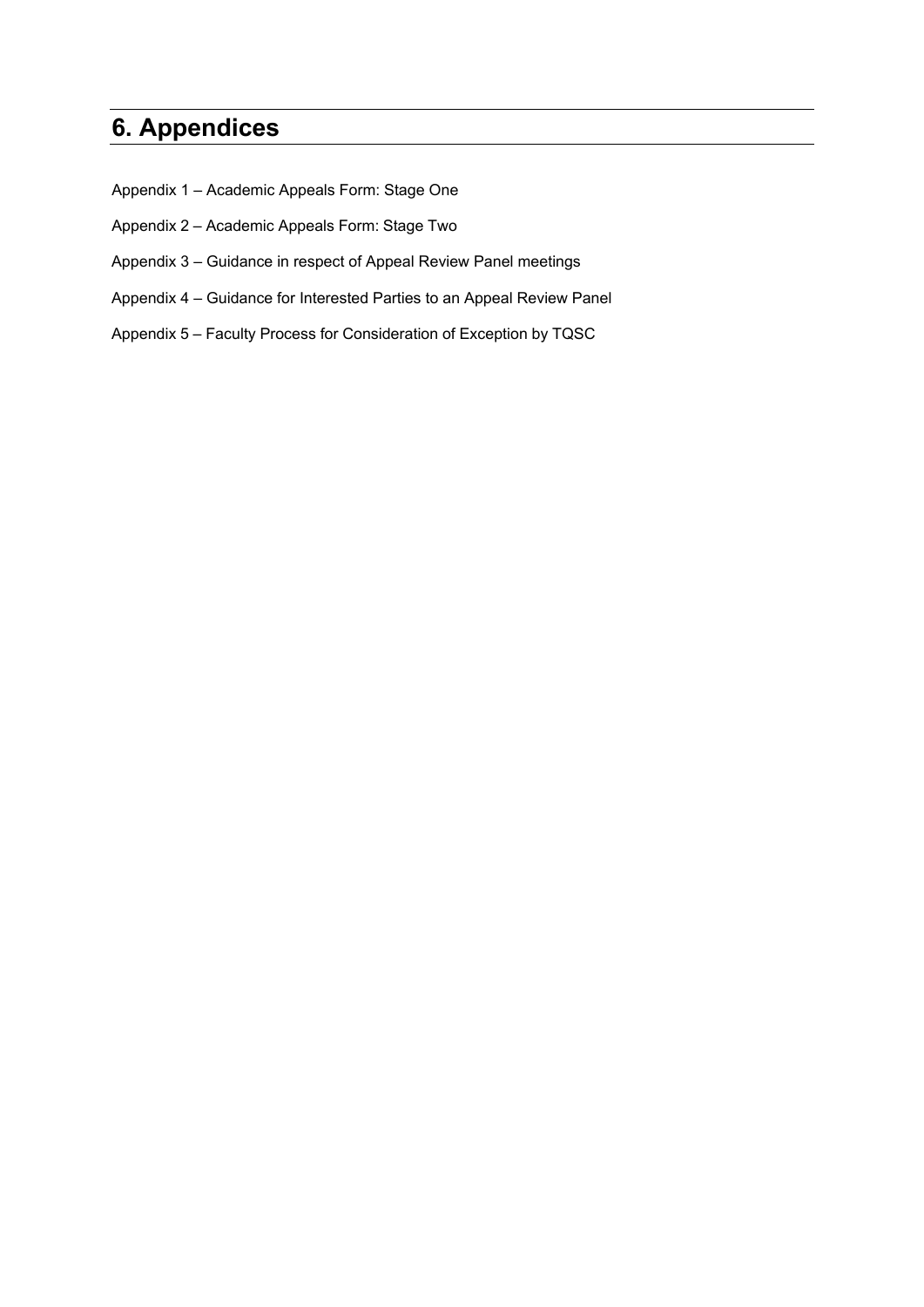## **Appendix 1 UNIVERSITY OF BEDFORDSHIRE ACADEMIC APPEAL FORM - STAGE 1**

**Please read the Academic Appeals Policy before completing this form. It is your responsibility, when submitting an appeal, to state clearly which one or more of the bases for appeal specified in the academic appeals policy you are giving as the basis of your appeal, and to explain why you are raising any matters of personal circumstance after the Examination Board decision and not within the University's mitigating circumstances process. You must also provide evidence of any claims you make, for the relevant period, and specify clearly the units and assessments to which your appeal refers. If you need help completing the form, youshould contact the Students' Union Welfare and Advice team on [be.supported@beds.ac.uk](mailto:be.supported@beds.ac.uk)** 

**All sections of this form must be completed in full and official, written, supporting evidence must be provided otherwise the appeal will not be considered. Please signand date the form. Your appeal will be delayed if you do not complete this form in full.**

#### **Your details:**

| Student number   | Name              |  |
|------------------|-------------------|--|
| Course title     | Email address(es) |  |
| Phone number (s) | Address for       |  |
|                  | correspondence    |  |

#### **Please answer these questions to check your appeal is eligible for consideration**

| 1. Have your results been confirmed by the Exam Board? If you answer 'no' to this<br>question, please wait for your results before appealing. (see section 1.2) | YES / NO |
|-----------------------------------------------------------------------------------------------------------------------------------------------------------------|----------|
| 2. Are you appealing within 15 working days of receiving formal notification of your                                                                            | YES / NO |
| results? If your appeal is submitted late, it will not normally be considered. (see sections 3.21                                                               |          |
| and 3.22 for taught courses and sections 4.16 and 4.17 for postgraduate research courses).                                                                      |          |
| 3. If you are not appealing within 15 days of receiving formal notification of your results, is                                                                 | YES / NO |
| there an exceptional reason for this? If Yes, please provide an explanation and evidence for                                                                    |          |
| the dates in question to support your claim in Section 5. (see section 3.23 for taught courses                                                                  |          |
| and section 4.18 for postgraduate research courses)                                                                                                             |          |
| 4. Are your grounds for appeal either:                                                                                                                          | YES / NO |
| - Exceptional mitigating circumstances, or                                                                                                                      |          |
| - Operational problems impacting on academic outcome                                                                                                            |          |
| Please note that appeals will not be considered against the academic judgment of the                                                                            |          |
| Examiners. (see sections 3.2 and 3.3 for taught courses and sections 4.3 to 4.6 for                                                                             |          |
| postgraduate research courses)                                                                                                                                  |          |
| 5. Have you provided official, written, supporting evidence of your claim that relates to the                                                                   | YES / NO |
| period in question? Please note that appeals will not be considered without evidence                                                                            |          |
| supporting your claim.                                                                                                                                          |          |

If you have answered 'no' to any of the above questions, it is unlikely that the University will consider your appeal. Please contact the Adjudication Team [\(adjudication@beds.ac.uk\)](mailto:adjudication@beds.ac.uk) if you need further advice.

If you have answered 'yes' to the above questions, it is likely that your appeal is eligible for consideration. Please complete the rest of this form and send it to the Adjudication Team [\(adjudication@beds.ac.uk\)](mailto:adjudication@beds.ac.uk).

| 5. Details of assessments affected |                        |                   |                   |                   |                      |
|------------------------------------|------------------------|-------------------|-------------------|-------------------|----------------------|
| <b>UNIT CODE</b>                   | <b>ASSESSMENT TYPE</b> | <b>ASSESSMENT</b> | <b>ASSESSMENT</b> | <b>WAS THIS A</b> | <b>WHEN WERE YOU</b> |
|                                    | Eg Exam, in-class      | <b>NUMBER</b>     | <b>DATE</b>       | <b>FIRST</b>      | <b>NOTIFIED</b>      |
|                                    | test, dissertation,    | Eg $1$ or $2$     |                   | ATTEMPT?          | OF FINAL RESULTS ON  |
|                                    | assignment             |                   |                   | (yes/no)          | <b>EVISION?</b>      |
| e.g. AAA001-1                      | <b>Presentation</b>    | 001               | 2 May 2016        | <b>Yes</b>        | 15 June 2016         |
|                                    |                        |                   |                   |                   |                      |
|                                    |                        |                   |                   |                   |                      |
|                                    |                        |                   |                   |                   |                      |
|                                    |                        |                   |                   |                   |                      |

Unit details can be found on E:Vision. Please note that grades marked with an \* are provisional and are still to be confirmed by an Examination Board. Appeals can only be considered after grades are confirmed.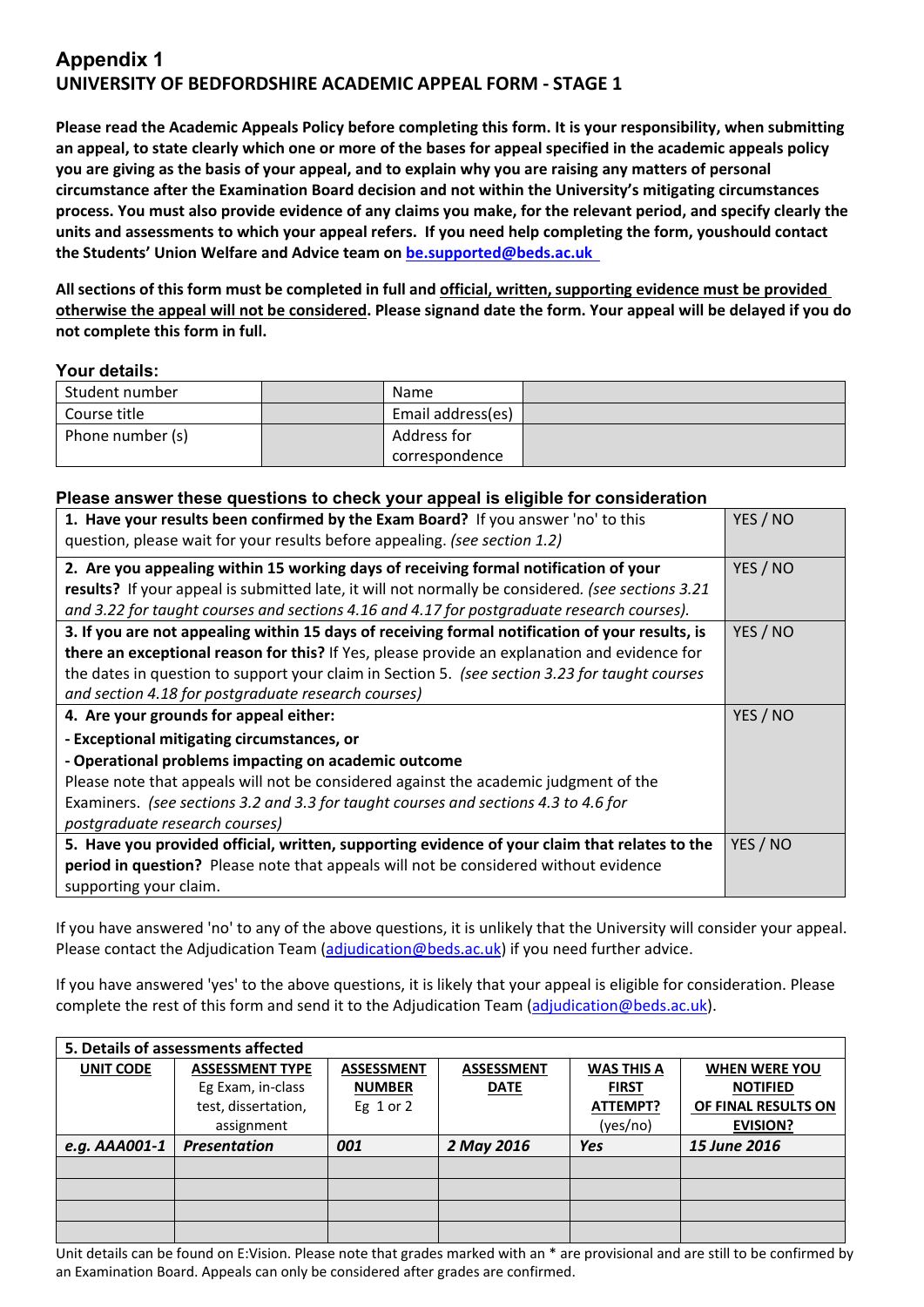**6. You must support your appeal with documentary evidence to substantiate claims. Appeals will not be accepted without documentary evidence. Evidence should relate to the period that you were affected. Please list the documents you have attached here and make sure you attach them to your appeal.**

#### **7a. Please explain the decision you wish to appeal and the grounds that affected your academic outcome. A - Exceptional mitigating circumstances**

**B - Operational problems impacting on academic outcome**

**b. Specify the date(s) your performance was affected:**

**c. Please explain how you attempted to resolve your issue at the time you were affected. Include relevant evidence and anycontact with Student Support e.g. Student Engagement and Mitigation Team.**

#### **DECLARATION**

**By submitting this form to Adjudication I confirm that:**

- **I have read the Academic Appeals Policy and understand that my appeal will only be considered within the termsof the Academic Appeals Policy and the University Regulations.**
- **The information I have provided on this form is true to the best of my knowledge;**
- **I understand that if any information I have provided is found to be false I may be subject to disciplinaryproceedings;**
- **For the purposes of investigating my appeal, I give my permission for the Adjudication Team and Academic Appeals Board to review any information about me held in other University departments including but not limitedto my academic department, Finance and Student Support;**

| PLEASE TYPE - NAME |  |
|--------------------|--|
| PLEASE TYPE - DATE |  |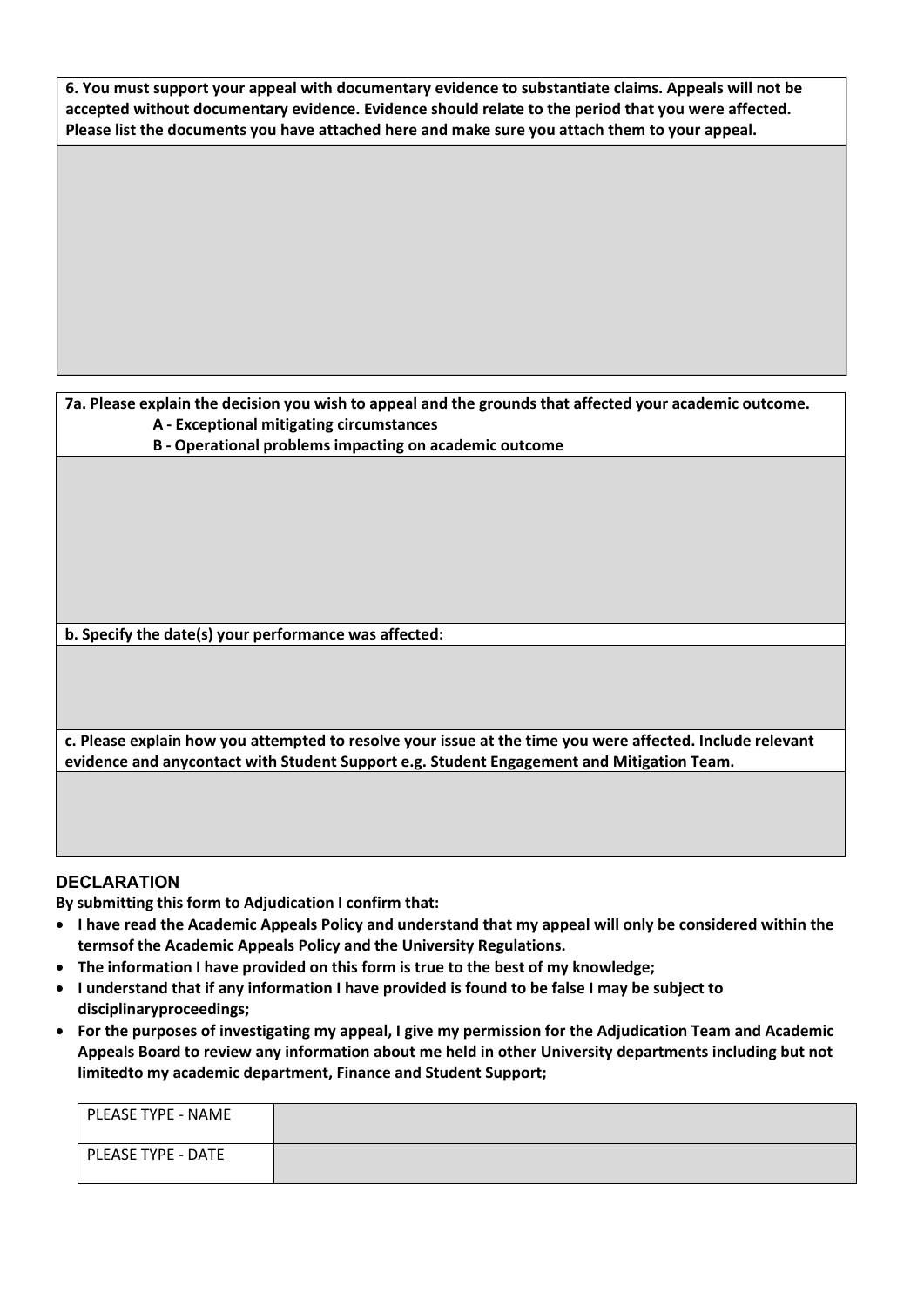## **Appendix 2 UNIVERSITY OF BEDFORDSHIRE ACADEMIC APPEAL FORM – STAGE 2**

**Please read the Academic Appeals Policy before completing this form. It is your responsibility, when submitting an appeal, to state clearly which one or more of the bases for appeal specified in the academic appeals policy you are giving as the basis of your appeal, and to explain why you are raising any matters of personal circumstance after the Examination Board decision and not within the University's mitigating circumstances process. You must also provide evidence of any claims you make, for the relevant period, and specify clearly the units and assessments to which your appeal refers. If you need help completing the form, youshould contact the Students' Union Welfare and Advice team on [be.supported@beds.ac.uk](mailto:be.supported@beds.ac.uk)**

**All sections of this form must be completed in full and official, written, supporting evidence must be provided otherwise the appeal will not be considered. Please signand date the form. Your appeal will be delayed if you do not complete this form in full.**

#### **Your details:**

| Student number   | Name              |  |
|------------------|-------------------|--|
| Course title     | Email address(es) |  |
| Phone number (s) | Address for       |  |
|                  | correspondence    |  |

#### **Please answer these questions to check your appeal is eligible for consideration**

| 1. Have you submitted a Stage 1 appeal and received formal notification that it is not upheld?   | YES / NO |
|--------------------------------------------------------------------------------------------------|----------|
| Please note, the University will only consider an appeal at Stage 2 if a Stage 1 appeal has been |          |
| considered and is not upheld (see section 3.32 for taught courses and section 4.26 for           |          |
| postgraduate research courses).                                                                  |          |
| 2. Are you appealing within 10 working days of receiving your Stage 1 outcome? Please note       | YES / NO |
| that students will be deemed to have received notification on the date the outcome is            |          |
| communicated to them by email (see section 3.34 for taught courses and page section 4.28 for     |          |
| postgraduate research courses).                                                                  |          |
| 3. If you are not appealing within 10 days of receiving your Stage 1 appeal outcome, is there an | YES / NO |
| exceptional reason for this which you would like the University to take into consideration? If   |          |
| your appeal is submitted late, it will not normally be considered. In exceptional cases, the     |          |
| University may waive these timescales and accept a late appeal if you can demonstrate            |          |
| circumstances that prevented an on-time submission. Any such cases must be supported with        |          |
| relevant documentary evidence (e.g. medical certificate) for the dates in question (see section  |          |
| 3.23 for taught courses andsection 4.18 for postgraduate research courses).                      |          |
| 4. Are you providing new documentary evidence or information that is directly related to your    | YES / NO |
| Stage 1 appeal and covers the dates in question? If your Stage 1 appeal is restated without new  |          |
| evidence or information directly related toyour Stage 1 appeal, or new grounds for appeal are    |          |
| introduced, your appeal will be rejected (see sections 3.35-3.37 for taught courses and sections |          |
| 4.30-4.32 for postgraduate research courses).                                                    |          |

If you have answered 'no' to any of the above questions, it is unlikely that the University will consider your appeal. Please contact the Adjudication Team [\(adjudication@beds.ac.uk\)](mailto:adjudication@beds.ac.uk) if you need further advice.

If you have answered 'yes' to the above questions, it is likely that your appeal is eligible for consideration. Please complete the rest of this form and send it to the Adjudication Team [\(adjudication@beds.ac.uk\)](mailto:adjudication@beds.ac.uk).

| 5. Details of assessments affected |                        |                   |                   |                   |                      |
|------------------------------------|------------------------|-------------------|-------------------|-------------------|----------------------|
| <b>UNIT CODE</b>                   | <b>ASSESSMENT TYPE</b> | <b>ASSESSMENT</b> | <b>ASSESSMENT</b> | <b>WAS THIS A</b> | <b>WHEN WERE YOU</b> |
|                                    | Eg Exam, in-class      | <b>NUMBER</b>     | <b>DATE</b>       | <b>FIRST</b>      | <b>NOTIFIED</b>      |
|                                    | test, dissertation,    | Eg $1$ or $2$     |                   | ATTEMPT?          | OF FINAL RESULTS ON  |
|                                    | assignment             |                   |                   | (yes/no)          | <b>EVISION?</b>      |
| e.g. AAA001-1                      | <b>Presentation</b>    | 001               | 2 May 2016        | Yes               | 15 June 2016         |
|                                    |                        |                   |                   |                   |                      |
|                                    |                        |                   |                   |                   |                      |
|                                    |                        |                   |                   |                   |                      |

Unit details can be found on E:Vision. Please note that grades marked with an \* are provisional and are still to be confirmed by an Examination Board. Appeals can only be considered after grades are confirmed.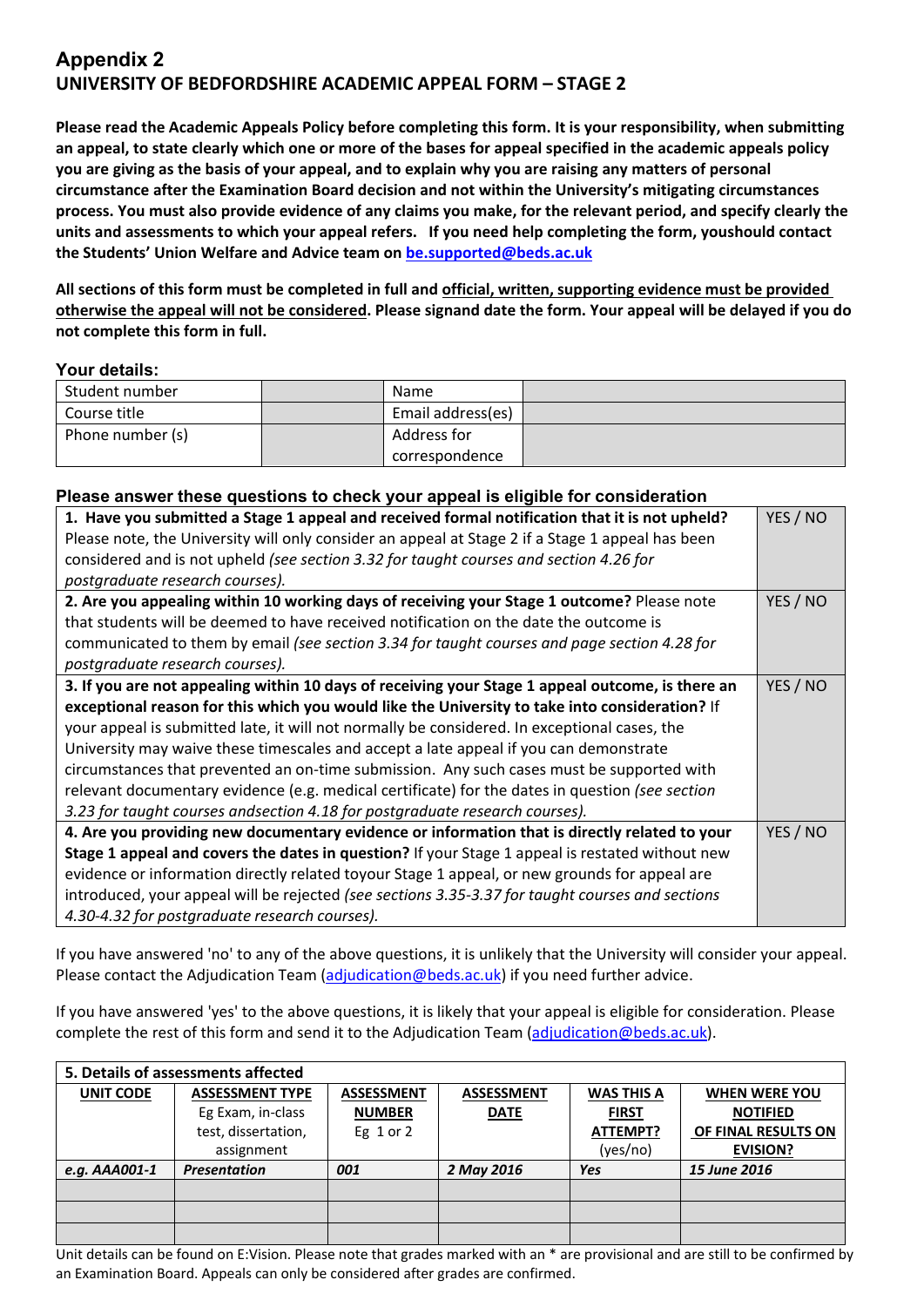**6. Please explain what new evidence or information you wish to be considered at Stage 2 and why this information was not submitted with your Stage 1 appeal.**

**7. You must support your appeal with documentary evidence (eg. medical certificate). Please state here what supporting information you are providing. Appeals will not be accepted without documentary evidence which covers the period in question. Please listthe documents you have attached here and make**

### **DECLARATION**

**By submitting this form to Adjudication I confirm that:**

- **I have read the Academic Appeals Policy and understand that my appeal will only be considered within the termsof the Academic Appeals Policy and the University Regulations.**
- **The information I have provided on this form is true to the best of my knowledge;**
- **I understand that if any information I have provided is found to be false I may be subject to disciplinary proceedings;**
- **For the purposes of investigating my appeal, I give my permission for the Adjudication Team and Academic Appeals Board to review any information about me held in other University departments including but not limited to my academic department, Finance and Student Support;**

| PLEASE TYPE - NAME |  |
|--------------------|--|
| PLEASE TYPE - DATE |  |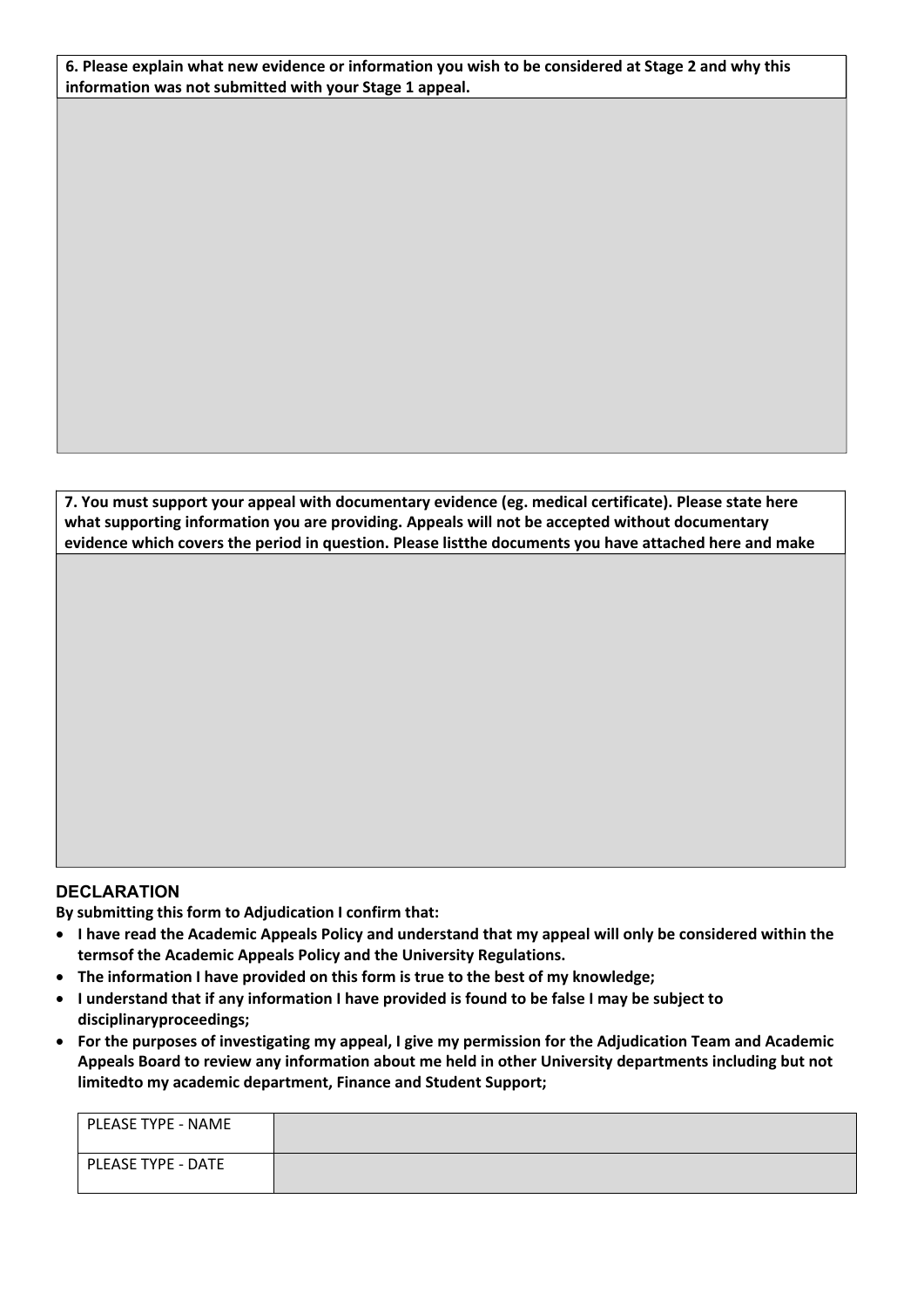### **Appendix 3**

#### **UNIVERSITY OF BEDFORDSHIRE**

#### **Guidance in respect of Appeal Review Panel meetings**

(to be provided to all attendees/respondents in advance of a meeting)

a) All parties should be fully advised of the purpose and process of the Appeal Review Panel

b) Sufficient advance notice of meetings must be provided, as per this policy.

c) All parties should be fully advised of their right to be accompanied by another individual as identified in the Academic Appeals Policy.

d) Any actual or potential conflicts of interest among members involved in an Appeal Review Panel must be identified and eliminated, in advance of the meeting or, in the event of that not having occurred, at the meeting.

e) On completion of the meeting, a report should be compiled which sets out a record of the meeting and is separate from any letter sent to the appellant or other parties.

f) To ensure that there is no dubiety on records taken, each party must be given the opportunity, as soon as possible following the meeting, to view the record of the meeting, and wherever possible, a signature confirming the accuracy of the record and/or noting any comments/amendments should also be obtained. The meeting record must be agreed by Appeal Review Panel members before it is disseminated further.

g) Any variation to this policy may only be implemented with the prior written approval of the Chair of the Appeal Review Panel and subsequently reported to Academic Board.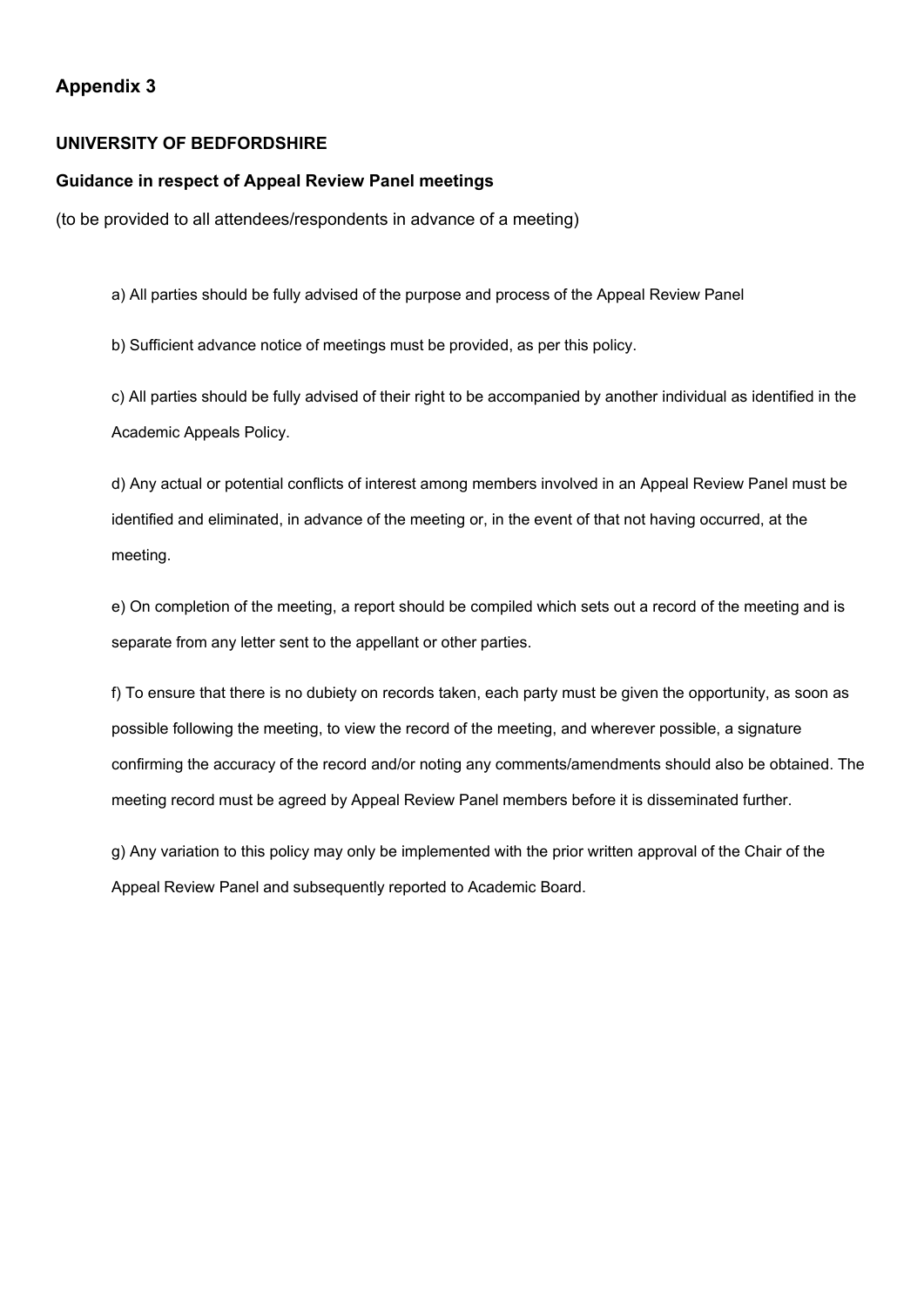### **Appendix 4**

#### **UNIVERSITY OF BEDFORDSHIRE**

#### **Guidance for Interested Parties to an Appeal Review Panel**

(to be issued to all attendees in advance of an Appeal Review Panel meeting)

As you are aware an academic appeal has been lodged and you have been contacted as an interested party/witness. It is imperative that the decision of the Appeal Review Panel is evidence based, arrived at in an impartial manner and is clearly and accurately recorded.

We welcome your help and input into this process and would be grateful if when providing oral or written evidence you consider the following:

1) Raise any potential conflicts of interest.

2) Assure yourself that you are in receipt of, and are familiar with the policies and procedures prior to providing any evidence.

3) Assure yourself that the evidence that you provide is an accurate reflection of the case in so far as you are aware.

4) You will be given ample opportunity to provide information and to raise pertinent issues/concerns to the panel.

5) After the proceedings you will be informed of the outcome, and receive a report of the meeting, which you will be invited to confirm and/or comment on.

6) If for any reason you are implicated in the appeal please ensure that you are made aware of the nature of the allegation that has been made.

7) If you have any queries please consult the Student Adjudication Team.